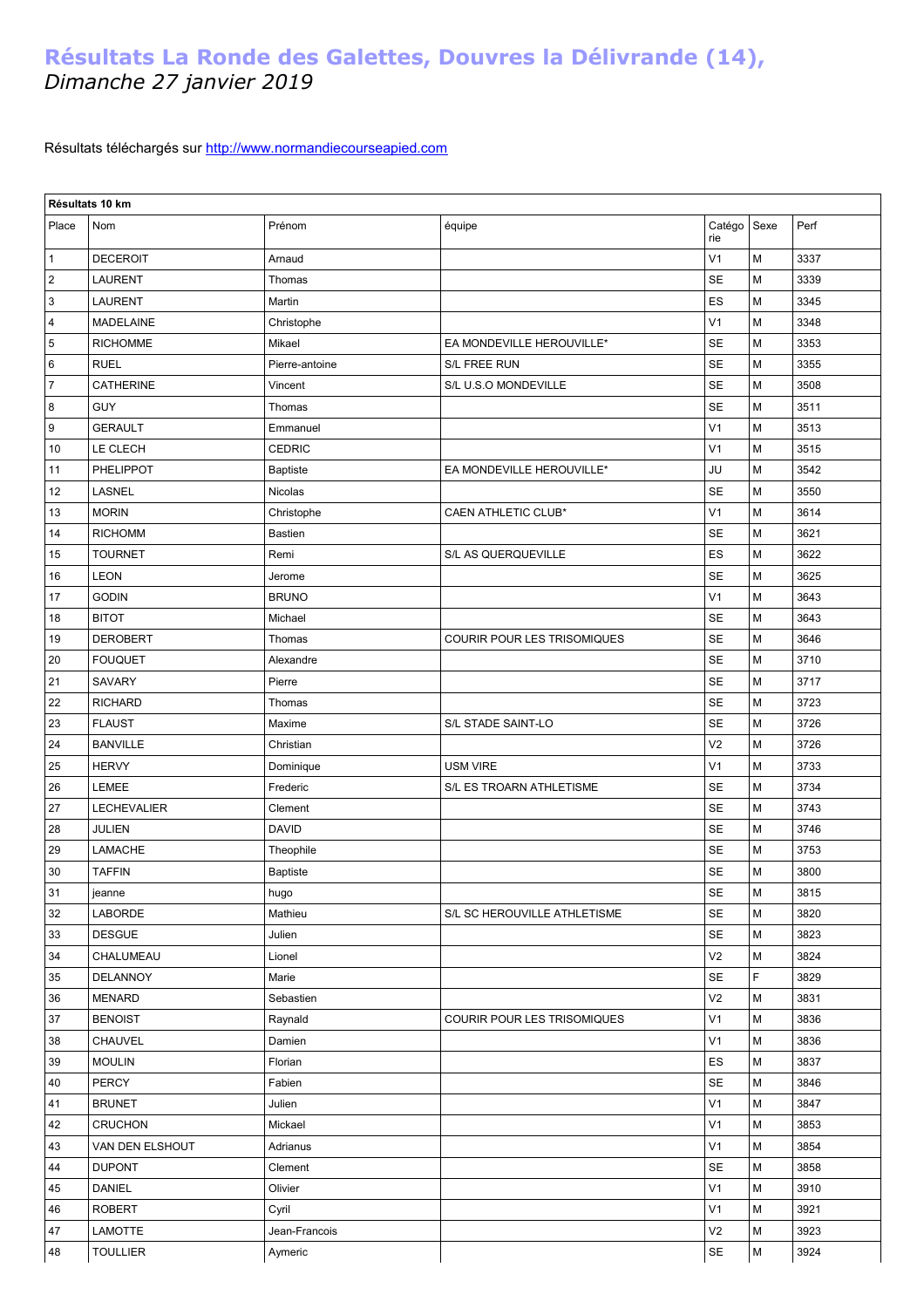| 49  | <b>BOUCTOT</b>    | Dorian          |                                | ES             | M | 3925 |
|-----|-------------------|-----------------|--------------------------------|----------------|---|------|
| 50  | <b>MENOYOT</b>    | Sebastien       |                                | V <sub>1</sub> | M | 3927 |
| 51  | <b>BOUVIER</b>    | Jean-sEbastien  |                                | <b>SE</b>      | M | 3932 |
| 52  | <b>GUERIN</b>     | Sebastien       | COURIR POUR LES TRISOMIQUES    | V <sub>1</sub> | M | 3936 |
| 53  | PORTELANGE        | Stephane        |                                | V <sub>1</sub> | M | 3939 |
| 54  | <b>AUVRAY</b>     | Olivier         |                                | V <sub>1</sub> | M | 3939 |
| 55  | <b>LECLERC</b>    | Julien          |                                | <b>SE</b>      | M | 3940 |
| 56  | <b>PIGEON</b>     | Thomas          |                                | JU             | M | 3945 |
| 57  | <b>BOTHET</b>     | <b>JONATHAN</b> |                                | <b>SE</b>      | M | 3950 |
| 58  | <b>HALFAOUI</b>   | Raphael         |                                | <b>SE</b>      | M | 3951 |
| 59  | <b>SALLOT</b>     | Olivier         |                                | V <sub>1</sub> | M | 3953 |
| 60  | <b>BENARD</b>     | Venceslas       |                                | <b>SE</b>      | M | 3956 |
| 61  | <b>LESOUEF</b>    | Antoine         | S/L C. D'ATHLETISME CONDE-TORI | <b>SE</b>      | M | 3957 |
| 62  | <b>SAMSON</b>     | Tony            |                                | V <sub>1</sub> | M | 3958 |
| 63  | <b>DESMONTS</b>   | Anthony         | COURIR POUR LES TRISOMIQUES    | V <sub>1</sub> | M | 3958 |
| 64  | <b>TERRY</b>      | Willy           | C. D'ATHLETISME CONDE-TORIGNI  | <b>SE</b>      | M | 4001 |
| 65  | <b>CERISIER</b>   | Alexandre       |                                | SE             | M | 4004 |
| 66  | <b>DUCHEMIN</b>   | Julien          |                                | <b>SE</b>      | M | 4004 |
| 67  | <b>DUPIN</b>      | Julien          |                                | V <sub>1</sub> | M | 4006 |
| 68  | PERRIGAULT        | Dimitri         |                                | <b>SE</b>      | M | 4008 |
| 69  | <b>CHOPIN</b>     | David           |                                | V <sub>1</sub> | M | 4008 |
| 70  | <b>DURAND</b>     | Daniel          |                                | V <sub>1</sub> | M | 4009 |
| 71  | <b>RENAULT</b>    | Stephane        |                                | V <sub>1</sub> | M | 4009 |
| 72  | <b>AUBERT</b>     | Guillaume       |                                | <b>SE</b>      | M | 4012 |
| 73  | <b>CHESNAIS</b>   | Anthony         |                                | <b>SE</b>      | M | 4013 |
| 74  | <b>DEROBERT</b>   | Sebastien       | <b>CAEN ATHLETIC CLUB*</b>     | V <sub>1</sub> | M | 4016 |
| 75  | <b>POINCHEVAL</b> | Thierry         |                                | V <sub>1</sub> | M | 4019 |
| 76  | <b>LANGLOIS</b>   | Anthony         | STADE ATHLETIQUE BAYEUSAIN     | <b>SE</b>      | M | 4031 |
| 77  | LAVIEILLE         | Vincent         |                                | SE             | M | 4033 |
| 78  | <b>LECOQ</b>      | Anthony         |                                | <b>SE</b>      | M | 4037 |
| 79  | <b>LEFRANC</b>    | Arnaud          |                                | V <sub>1</sub> | M | 4038 |
| 80  | <b>MALLET</b>     | Kevin           | C. D'ATHLETISME CONDE-TORIGNI  | <b>SE</b>      | M | 4040 |
| 81  | LAVENAN           | Thierry         | <b>CAEN ATHLETIC CLUB*</b>     | V <sub>1</sub> | M | 4041 |
| 82  | <b>NICOLLE</b>    | Martin          |                                | JU             | M | 4044 |
| 83  | <b>CHARLES</b>    | Eric            |                                | V <sub>1</sub> | М | 4046 |
| 84  | LEROY             | Philippe        | <b>CL COLOMBELLES</b>          | V3             | M | 4050 |
| 85  | <b>ROGER</b>      | Aymerick        |                                | SE             | M | 4051 |
| 86  | <b>TOMBELAINE</b> | Marie           |                                | <b>SE</b>      | F | 4052 |
| 87  | <b>CHRAA</b>      | Essaid          |                                | V <sub>1</sub> | M | 4053 |
| 88  | <b>RAUYER</b>     | Frederic        |                                | <b>SE</b>      | M | 4055 |
| 89  | LEVESQUE          | Dimitri         |                                | SE             | M | 4055 |
| 90  | ZELLER            | Augustin        |                                | CA             | M | 4055 |
| 91  | <b>LUET</b>       | Jean-pierre     |                                | V <sub>1</sub> | M | 4057 |
| 92  | <b>LUBIN</b>      | Louise          |                                | <b>SE</b>      | F | 4058 |
| 93  | <b>LETERRIER</b>  | Anthony         |                                | SE             | M | 4105 |
| 94  | DENIEAULT         | Gabriel         |                                | CA             | М | 4117 |
| 95  | LE SENECHAL       | Vivien          |                                | SE             | M | 4117 |
| 96  | <b>VARIN</b>      | Julien          |                                | SE             | M | 4123 |
| 97  | VILLEDIEU         | Nicolas         |                                | V <sub>1</sub> | M | 4126 |
| 98  | <b>DEPIN</b>      | Alexandre       | S/L U.S.O MONDEVILLE           | V <sub>1</sub> | M | 4127 |
| 99  | LE LOUARN         | Francois        | CAEN ATHLETIC CLUB*            | SE             | M | 4135 |
| 100 | WEBSTER           | Ryan            |                                | SE             | M | 4150 |
| 101 | <b>TAILLEFER</b>  | <b>NICOLAS</b>  |                                | V <sub>1</sub> | M | 4154 |
| 102 | <b>LIARD</b>      | Guillaume       |                                | V1             | M | 4156 |
| 103 | <b>OTTONELLI</b>  | Geoffroy        | SPN VERNON*                    | <b>SE</b>      | M | 4157 |
| 104 | <b>MALASSIS</b>   | Olivier         |                                | V <sub>1</sub> | M | 4203 |
| 105 | SEVEAU            | Valentin        |                                | <b>SE</b>      | M | 4206 |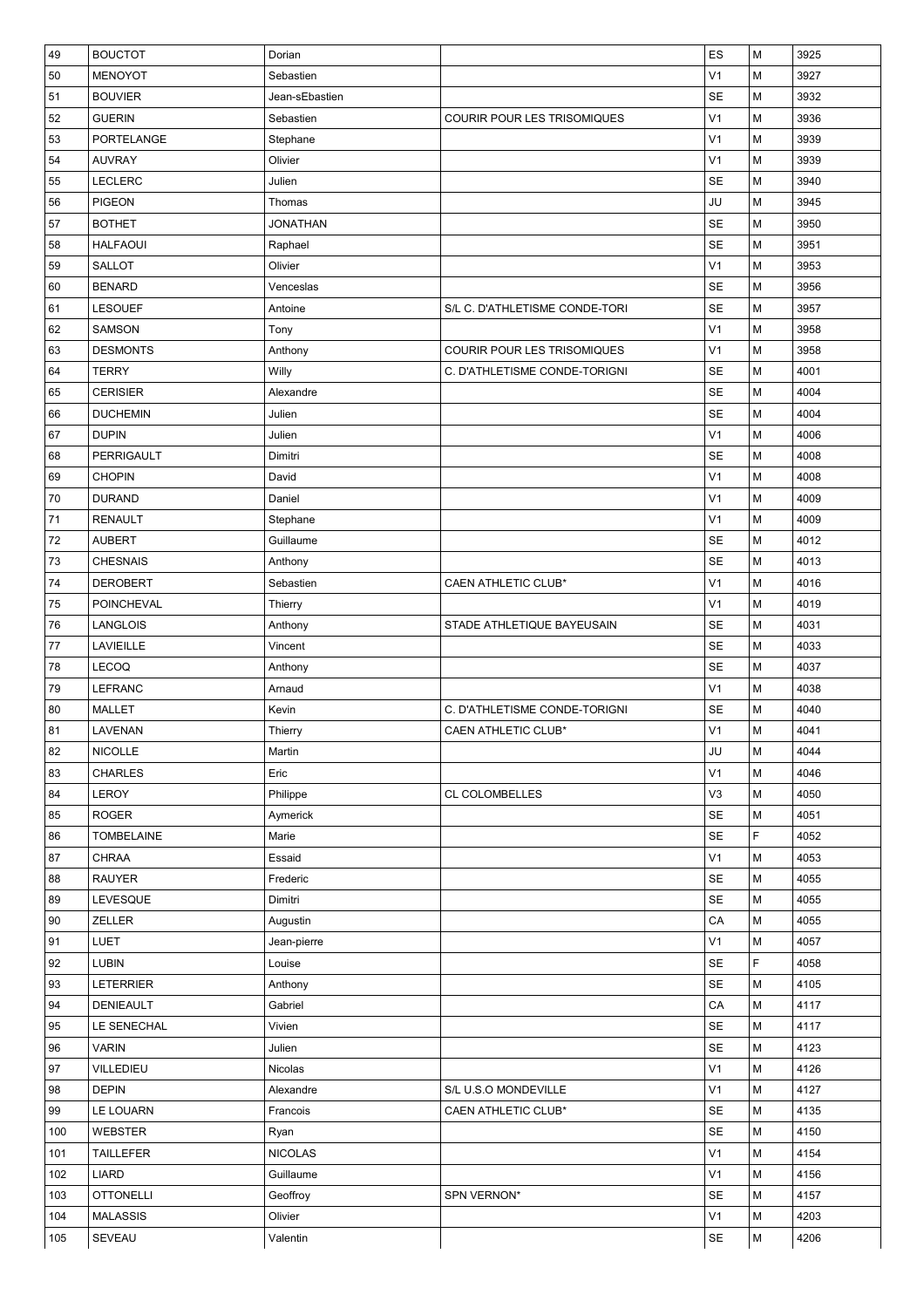| 106 | LEFEBVRE           | Jean-philippe   |                             | SE             | M                                                                                     | 4206 |
|-----|--------------------|-----------------|-----------------------------|----------------|---------------------------------------------------------------------------------------|------|
| 107 | LOUIZA             | Farid           |                             | V <sub>2</sub> | М                                                                                     | 4215 |
| 108 | LE PUIL            | Stephane        |                             | V <sub>1</sub> | М                                                                                     | 4215 |
| 109 | <b>DELACOUR</b>    | Patrick         |                             | <b>SE</b>      | M                                                                                     | 4216 |
| 110 | <b>DABOUINEAU</b>  | Sebastien       |                             | SE             | M                                                                                     | 4221 |
| 111 | <b>BARDET</b>      | Aglae           |                             | SE             | F                                                                                     | 4222 |
| 112 | <b>PELOIS</b>      | Jean christophe | <b>GRANVILLE AC</b>         | SE             | М                                                                                     | 4227 |
| 113 | <b>MONTFAUCON</b>  | Lionel          |                             | V <sub>1</sub> | $\mathsf{M}% _{T}=\mathsf{M}_{T}\!\left( a,b\right) ,\ \mathsf{M}_{T}=\mathsf{M}_{T}$ | 4228 |
| 114 | <b>LEPOITTEVIN</b> | Vincent         |                             | <b>SE</b>      | M                                                                                     | 4228 |
| 115 | <b>REMEUR</b>      | <b>STEPHANE</b> |                             | V <sub>1</sub> | M                                                                                     | 4233 |
| 116 | <b>PICABEA</b>     | Eric            |                             | V <sub>1</sub> | M                                                                                     | 4237 |
| 117 | <b>DENAES</b>      | Theo            |                             | ES             | M                                                                                     | 4237 |
| 118 | <b>BACON</b>       | Howard          | COURIR POUR LES TRISOMIQUES | <b>SE</b>      | М                                                                                     | 4238 |
| 119 | <b>VATEL</b>       | Gabriel         | <b>CAEN TRIATHLON</b>       | CA             | М                                                                                     | 4238 |
| 120 | <b>VANNIER</b>     | Nicolas         | CAEN ATHLETIC CLUB*         | <b>SE</b>      | M                                                                                     | 4238 |
| 121 | LAIGNEAU           | <b>SERGE</b>    |                             | V <sub>2</sub> | М                                                                                     | 4238 |
| 122 | CANDON             | Jeremy          |                             | <b>SE</b>      | М                                                                                     | 4239 |
| 123 | <b>TILLAUT</b>     | Christophe      |                             | SE             | M                                                                                     | 4240 |
| 124 | <b>BODEY</b>       | Xavier          |                             | V <sub>1</sub> | M                                                                                     | 4245 |
| 125 | SALVAYRE           | Corentin        |                             | <b>SE</b>      | М                                                                                     | 4247 |
| 126 | DAN                | Sebastien       |                             | V <sub>1</sub> | M                                                                                     | 4247 |
| 127 | <b>AMGAHR</b>      | Nouari          |                             | V <sub>1</sub> | M                                                                                     | 4251 |
| 128 | <b>HERVE</b>       | Jerome          |                             | V <sub>1</sub> | $\mathsf{M}% _{T}=\mathsf{M}_{T}\!\left( a,b\right) ,\ \mathsf{M}_{T}=\mathsf{M}_{T}$ | 4252 |
| 129 | <b>GUERN</b>       | Pierre-yves     |                             | V <sub>2</sub> | M                                                                                     | 4253 |
| 130 | <b>PORTAIS</b>     | Henri           |                             | V <sub>2</sub> | M                                                                                     | 4258 |
| 131 | <b>MONTAIGNE</b>   | Pascal          |                             | V3             | M                                                                                     | 4303 |
| 132 | <b>LEBRETON</b>    | Justine         |                             | <b>SE</b>      | F                                                                                     | 4310 |
| 133 | <b>HUE</b>         | Antoine         |                             | <b>SE</b>      | М                                                                                     | 4313 |
| 134 | <b>BOIRE</b>       | Didier          | Les Joggeurs du Pays d'Auge | V <sub>2</sub> | М                                                                                     | 4317 |
| 135 | <b>CATHERIN</b>    | Raphael         |                             | SE             | M                                                                                     | 4321 |
| 136 | <b>ROUSSEL</b>     | Zoe             | <b>USM VIRE</b>             | V <sub>1</sub> | М                                                                                     | 4321 |
| 137 | CROENNE            | Patrick         |                             | V <sub>2</sub> | М                                                                                     | 4323 |
| 138 | <b>LAURENT</b>     |                 |                             | SE             | M                                                                                     | 4326 |
|     | <b>BASSET</b>      | Fabien          |                             | SE             | M                                                                                     | 4330 |
| 139 | <b>BEUGIN</b>      | Hermann         |                             | V3             | М                                                                                     | 4336 |
| 140 |                    | Joel            | LES JOGGEURS DU PAYS D'AUGE |                |                                                                                       |      |
| 141 | <b>NEAUD</b>       | Nicolas         |                             | <b>SE</b>      | M                                                                                     | 4341 |
| 142 | <b>AUBERT</b>      | <b>HERVE</b>    |                             | V <sub>2</sub> | М                                                                                     | 4343 |
| 143 | PHILIPPE           | Cedric          |                             | V <sub>1</sub> | M                                                                                     | 4347 |
| 144 | <b>VEREL</b>       | Arnaud          |                             | <b>SE</b>      | М                                                                                     | 4356 |
| 145 | <b>SIMON</b>       | Loic            |                             | <b>SE</b>      | М                                                                                     | 4356 |
| 146 | <b>LECLERC</b>     | Vincent         |                             | <b>SE</b>      | М                                                                                     | 4358 |
| 147 | <b>HEURTEBIZE</b>  | Jerome          |                             | V <sub>1</sub> | М                                                                                     | 4410 |
| 148 | <b>ESCH</b>        | Clemens         | USC MEZIDON                 | JU             | м                                                                                     | 4412 |
| 149 | <b>LUC</b>         | Arnaud          |                             | V <sub>1</sub> | М                                                                                     | 4412 |
| 150 | <b>MANCEL</b>      | Jean-Gerard     |                             | V <sub>2</sub> | М                                                                                     | 4414 |
| 151 | <b>HERVIEUX</b>    | Thomas          |                             | <b>SE</b>      | М                                                                                     | 4419 |
| 152 | MALZY              | Ivan            |                             | V <sub>1</sub> | м                                                                                     | 4423 |
| 153 | <b>NICOLAS</b>     | Gaetan          |                             | <b>SE</b>      | М                                                                                     | 4426 |
| 154 | <b>VAUTIER</b>     | Valentin        |                             | SE             | M                                                                                     | 4427 |
| 155 | <b>LEMAISTRE</b>   | Samuel          | <b>RIVA COURIR</b>          | <b>SE</b>      | М                                                                                     | 4427 |
| 156 | <b>CRETOIS</b>     | David           |                             | <b>SE</b>      | М                                                                                     | 4430 |
| 157 | <b>VARIN</b>       | Franck          | S/L ES TROARN ATHLETISME    | V <sub>2</sub> | М                                                                                     | 4433 |
| 158 | <b>FIHMI</b>       | Mehdi           |                             | V <sub>1</sub> | M                                                                                     | 4433 |
| 159 | <b>PALLAS</b>      | Patrice         |                             | V <sub>2</sub> | м                                                                                     | 4434 |
| 160 | LAINE              | Chritophe       |                             | <b>SE</b>      | м                                                                                     | 4434 |
| 161 | <b>MENGUY</b>      | Baptiste        |                             | <b>SE</b>      | м                                                                                     | 4435 |
| 162 | <b>LEPOITTEVIN</b> | Jean-pierre     |                             | V <sub>2</sub> | М                                                                                     | 4437 |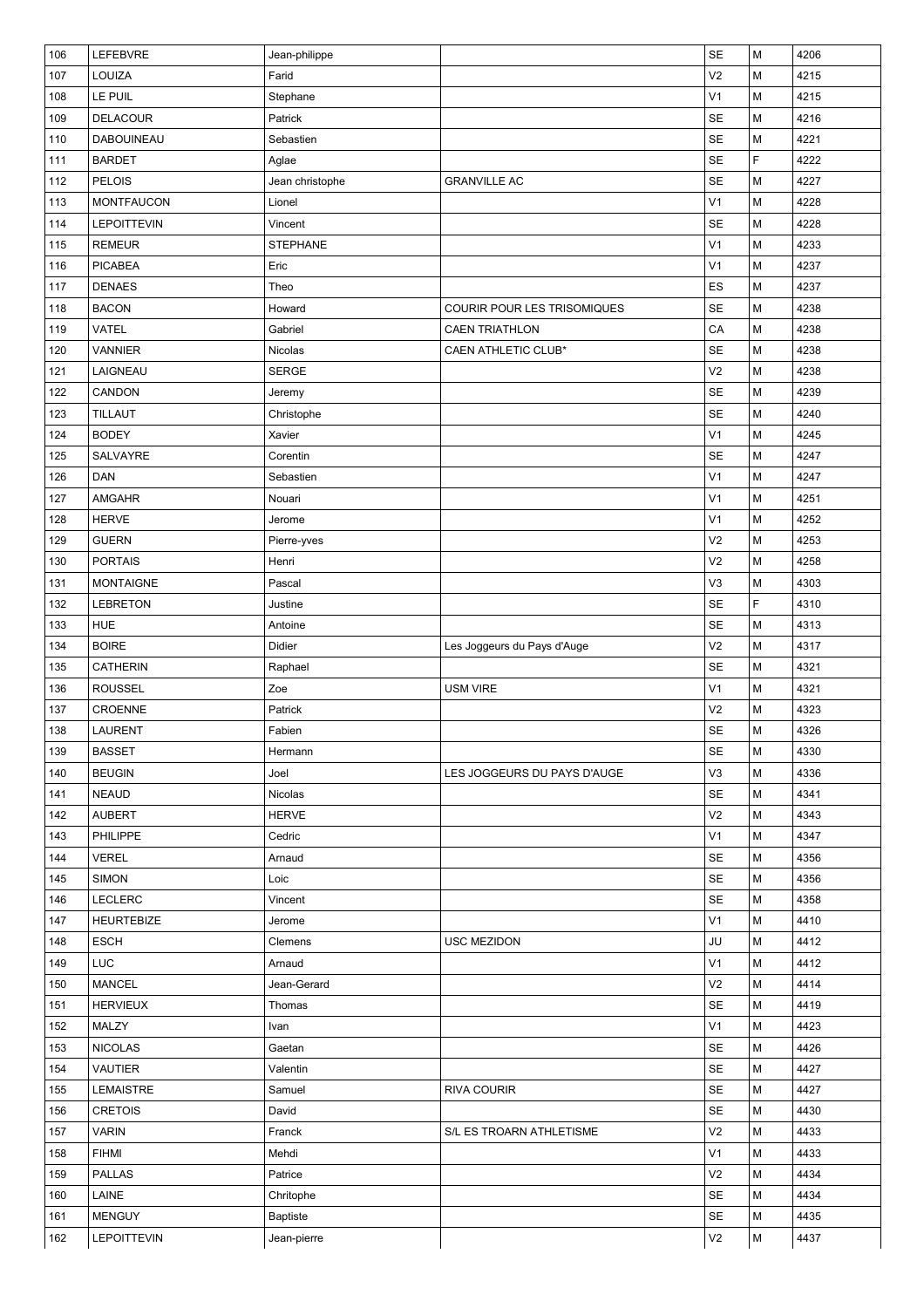| 163        | LEGOUX            | Matthieu        |                          | SE             | М                                                                                     | 4437 |
|------------|-------------------|-----------------|--------------------------|----------------|---------------------------------------------------------------------------------------|------|
| 164        | <b>CRUCHON</b>    | Jean-baptiste   | USC MEZIDON              | SE             | М                                                                                     | 4438 |
| 165        | <b>DESESSARD</b>  | Gilles          |                          | V <sub>1</sub> | M                                                                                     | 4439 |
| 166        | MALLE             | Guillaume       |                          | <b>SE</b>      | M                                                                                     | 4453 |
| 167        | SOREL             | Jean christophe |                          | V <sub>2</sub> | М                                                                                     | 4456 |
| 168        | <b>JACQUET</b>    | Eric            |                          | V <sub>1</sub> | M                                                                                     | 4503 |
| 169        | <b>JOSEPH</b>     | Agathe          |                          | ES             | F                                                                                     | 4508 |
| 170        | <b>SILVEIRA</b>   | Francisco       |                          | V <sub>2</sub> | M                                                                                     | 4510 |
| 171        | <b>RICHARD</b>    | David           |                          | V <sub>1</sub> | М                                                                                     | 4511 |
| 172        | <b>ALIBERT</b>    | Marc            |                          | V <sub>2</sub> | М                                                                                     | 4512 |
| 173        | LAMBERT           | David           |                          | SE             | M                                                                                     | 4515 |
| 174        | CARVILLE          | Remi            |                          | SE             | M                                                                                     | 4516 |
| 175        | <b>SEIGNEURIE</b> | Elisa           |                          | SE             | F                                                                                     | 4519 |
| 176        | <b>BOUHIER</b>    | Thomas          |                          | V <sub>1</sub> | M                                                                                     | 4520 |
| 177        | <b>DUCROQUET</b>  | Yoann           |                          | V <sub>1</sub> | $\mathsf{M}% _{T}=\mathsf{M}_{T}\!\left( a,b\right) ,\ \mathsf{M}_{T}=\mathsf{M}_{T}$ | 4523 |
| 178        | LE BOZEC          | Franck          |                          | SE             | М                                                                                     | 4527 |
| 179        | <b>STANIC</b>     | Jeremy          | S/L U.S.O MONDEVILLE     | V <sub>1</sub> | M                                                                                     | 4530 |
| 180        | <b>DENIC</b>      | Stephane        |                          | <b>SE</b>      | M                                                                                     | 4532 |
| 181        | LEFEBVRE          | SANDRINE        |                          | V <sub>1</sub> | F                                                                                     | 4535 |
| 182        | <b>CORBIN</b>     | Romuald         | S/L ES TROARN ATHLETISME | V <sub>1</sub> | М                                                                                     | 4538 |
| 183        | GALODE            | Alain           |                          | V3             | M                                                                                     | 4541 |
| 184        | LEFEVRE           | Aurelien        |                          | SE             | M                                                                                     | 4541 |
| 185        | VATEL             | Stanislas       | CAEN ATHLETIC CLUB*      | JU             | M                                                                                     | 4545 |
| 186        | <b>MILLET</b>     | Franck          |                          | V <sub>1</sub> | M                                                                                     | 4546 |
| 187        | <b>BALDI</b>      | SOPHIE          |                          | V <sub>1</sub> | F                                                                                     | 4550 |
| 188        | <b>DESAUTES</b>   | Laurent         |                          | V <sub>2</sub> | M                                                                                     | 4552 |
| 189        | <b>BUREL</b>      | Eric            |                          | V <sub>1</sub> | М                                                                                     | 4556 |
| 190        | <b>DIEUTEGARD</b> | Nicolas         |                          | <b>SE</b>      | M                                                                                     | 4601 |
| 191        | LE PAPE           | William         |                          | V <sub>1</sub> | M                                                                                     | 4605 |
| 192        | <b>DESTIGNY</b>   | Francois        |                          | V <sub>2</sub> | M                                                                                     | 4605 |
| 193        | <b>NERROLLE</b>   |                 |                          | V <sub>2</sub> | F                                                                                     | 4606 |
| 194        | <b>LEGIONNET</b>  | Myriam<br>Eric  |                          | V <sub>2</sub> | M                                                                                     | 4606 |
| 195        | <b>COLIBOEUF</b>  | Vincent         |                          | <b>SE</b>      | M                                                                                     | 4608 |
| 196        | <b>BORDEAUX</b>   | Nicolas         |                          | SE             | M                                                                                     | 4611 |
| 197        | <b>DEZWARTE</b>   | Vincent         |                          | V <sub>2</sub> | М                                                                                     | 4611 |
|            | <b>LE MAZIER</b>  | Anthony         |                          | <b>SE</b>      | М                                                                                     | 4614 |
| 198<br>199 |                   |                 |                          | <b>SE</b>      | F                                                                                     | 4616 |
|            | LEMASSON          | Marion          |                          |                |                                                                                       |      |
| 200        | <b>MADI BACAR</b> | Halbou          |                          | <b>SE</b>      | М                                                                                     | 4618 |
| 201        | <b>JEAN</b>       | Antoine         |                          | <b>SE</b>      | м                                                                                     | 4618 |
| 202        | <b>BARON</b>      | Aurelien        |                          | V <sub>1</sub> | M                                                                                     | 4620 |
| 203        | <b>TURPIN</b>     | Michel          |                          | V3             | M                                                                                     | 4621 |
| 204        | LE MARREC         | David           |                          | V <sub>2</sub> | M                                                                                     | 4623 |
| 205        | <b>LECLERC</b>    | Stephanie       |                          | <b>SE</b>      | F                                                                                     | 4626 |
| 206        | <b>BLANCHET</b>   | Christophe      |                          | V <sub>1</sub> | М                                                                                     | 4629 |
| 207        | <b>MICHEL</b>     | Loic            |                          | V <sub>1</sub> | M                                                                                     | 4632 |
| 208        | <b>ROLLAND</b>    | Olivier         |                          | <b>SE</b>      | М                                                                                     | 4633 |
| 209        | <b>COUSTAURY</b>  | Cedric          |                          | V <sub>1</sub> | M                                                                                     | 4633 |
| 210        | <b>MENETRIER</b>  | Christophe      |                          | V <sub>2</sub> | M                                                                                     | 4638 |
| 211        | <b>DOUDET</b>     | Franck          |                          | V <sub>1</sub> | M                                                                                     | 4642 |
| 212        | <b>HAMON</b>      | Romain          |                          | <b>SE</b>      | М                                                                                     | 4643 |
| 213        | <b>RIVERAIN</b>   | Jeanne          |                          | <b>SE</b>      | F                                                                                     | 4647 |
| 214        | LE CHAPOIS        | Jonathan        |                          | <b>SE</b>      | М                                                                                     | 4648 |
| 215        | GAST              | Romane          |                          | <b>SE</b>      | F                                                                                     | 4651 |
| 216        | PAUL              | Kahlouche       | RIVA COURIR              | ES             | М                                                                                     | 4652 |
| 217        | LECOQ             | Sebastien       |                          | V <sub>1</sub> | M                                                                                     | 4656 |
| 218        | <b>VIVIEN</b>     | Jerome          | RIVA COURIR              | V <sub>2</sub> | M                                                                                     | 4657 |
| 219        | <b>GUILLOT</b>    | <b>DENIS</b>    |                          | V <sub>2</sub> | М                                                                                     | 4657 |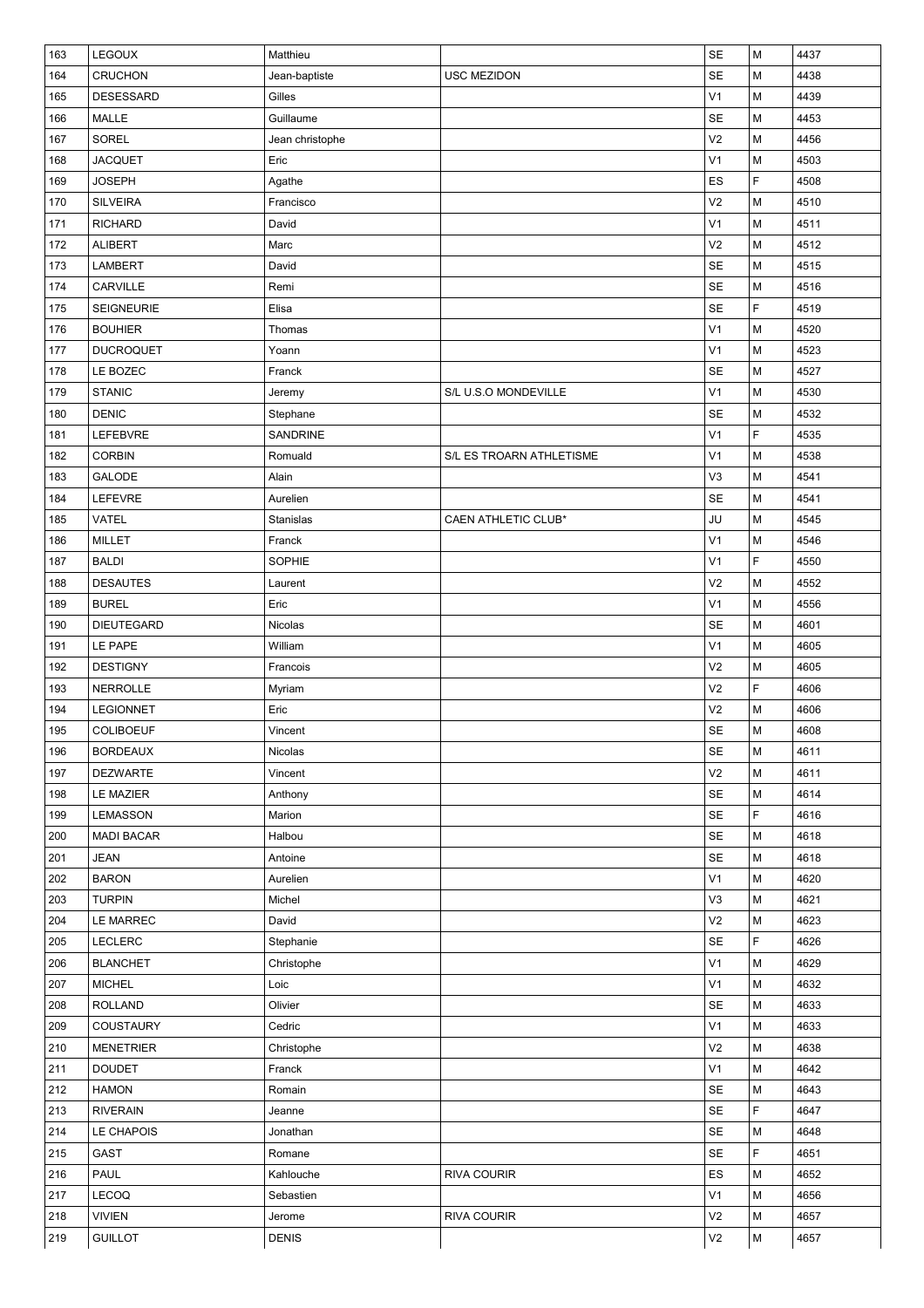| 220 | LEROY                  | Kevin              |                                | SE                   | M | 4700 |
|-----|------------------------|--------------------|--------------------------------|----------------------|---|------|
| 221 | <b>NOEL</b>            | Adeline            |                                | <b>SE</b>            | F | 4713 |
| 222 | <b>FONTAINE</b>        | Sebastien          |                                | V <sub>1</sub>       | M | 4720 |
| 223 | <b>BUCHET</b>          | Jerome             |                                | V <sub>2</sub>       | M | 4724 |
| 224 | <b>BEQUET</b>          | Yannick            |                                | V1                   | M | 4728 |
| 225 | <b>HERMILLY</b>        | Julien             |                                | V <sub>1</sub>       | M | 4732 |
| 226 | <b>GOUEZ</b>           | Erwan              |                                | V <sub>1</sub>       | M | 4734 |
| 227 | DELASALLE              | Michel             |                                | V <sub>1</sub>       | M | 4736 |
| 228 | <b>VATEL</b>           | Marc               |                                | V <sub>1</sub>       | M | 4739 |
| 229 | Ricaud                 | Olivier            |                                | V <sub>1</sub>       | M | 4742 |
| 230 | <b>BALOCHE</b>         | Pierre             |                                | V <sub>4</sub>       | M | 4743 |
| 231 | <b>GRECO</b>           | <b>JEAN MICHEL</b> |                                | V <sub>2</sub>       | M | 4743 |
| 232 | VILLENEUVE             | Baptiste           |                                | <b>SE</b>            | M | 4745 |
| 233 | <b>GUERRIER</b>        | Vincent            |                                | SE                   | M | 4747 |
| 234 | <b>HAREL</b>           | Severine           | CAEN ATHLETIC CLUB*            | V <sub>1</sub>       | F | 4749 |
| 235 | LE BENOIST             | stephane           |                                | V <sub>1</sub>       | M | 4749 |
| 236 | <b>TAYEB</b>           | Vincent            |                                | <b>SE</b>            | M | 4752 |
| 237 | <b>CROCHARD</b>        | Johann             |                                | V <sub>1</sub>       | M | 4752 |
| 238 | <b>DAISY</b>           | Remy               |                                | <b>SE</b>            | M | 4752 |
| 239 | <b>FORTUNATO</b>       | <b>ERIKA</b>       |                                | V1                   | F | 4753 |
| 240 | <b>DELETANG</b>        | Flavien            | S/L C. D'ATHLETISME CONDE-TORI | V <sub>1</sub>       | M | 4758 |
| 241 | <b>DUVAL</b>           | Mickael            |                                | V <sub>1</sub>       | M | 4759 |
| 242 | <b>HERBELIN</b>        | Johann             | S/L U.S.O MONDEVILLE           | V <sub>1</sub>       | M | 4803 |
| 243 | LABBE                  | Laurent            |                                | V <sub>2</sub>       | M | 4803 |
| 244 | <b>HAREL</b>           | Franck             |                                | V <sub>1</sub>       | M | 4804 |
| 245 | <b>BOISSON</b>         | David              | S/L ESTUAIRE DE LA DIVES ATHLE | <b>SE</b>            | M | 4805 |
| 246 | <b>DAUSSY</b>          | Eric               | Les Joggeurs du Pays d'Auge    | V <sub>2</sub>       | M | 4808 |
| 247 | <b>GARNIER</b>         | Frederic           |                                | V <sub>1</sub>       | M | 4809 |
| 248 | <b>NOEL</b>            | Jean-luc           |                                | V <sub>1</sub>       | M | 4811 |
| 249 | <b>BURNEL</b>          | Florian            |                                | <b>SE</b>            | M | 4820 |
| 250 | <b>CHITEL</b>          | Maxime             |                                | <b>SE</b>            | M | 4831 |
| 251 | LEMARCHAND             | Martial            |                                | <b>SE</b>            | M | 4834 |
| 252 | <b>POUESSEL</b>        | Alban              |                                | <b>SE</b>            | M | 4839 |
| 253 | <b>JEAN</b>            | Thomas             |                                | SE                   | M | 4844 |
| 254 | GARAND                 | Christophe         |                                | V <sub>2</sub>       | М | 4844 |
|     | <b>FEREY</b>           | Aurelien           |                                | <b>SE</b>            | М | 4845 |
| 255 |                        | Antoine            |                                | V <sub>1</sub>       | M | 4848 |
| 256 | <b>LALLIER</b>         |                    |                                |                      |   |      |
| 257 | LEMARCHAND             | Daniel             |                                | V3                   | M | 4853 |
| 258 | DELEERSNYDER           | Christophe         |                                | V1                   | M | 4853 |
| 259 | <b>RAYMOND</b>         | Daniel             |                                | V <sub>3</sub>       | M | 4854 |
| 260 | GRECO<br><b>BELAIR</b> | VALERIE            |                                | V <sub>1</sub>       | F | 4855 |
| 261 |                        | Jean marc          |                                | V <sub>1</sub>       | М | 4855 |
| 262 | PLEKAN                 | Cedric             |                                | SE<br>V <sub>4</sub> | M | 4859 |
| 263 | <b>LE MAILLIER</b>     | Jean-louis         | CAEN ATHLETIC CLUB*            |                      | M | 4900 |
| 264 | <b>GROUALLE</b>        | Charline           | USC MEZIDON                    | <b>SE</b>            | F | 4902 |
| 265 | <b>FOURTANE</b>        | Francky            | Les Joggeurs du Pays d'Auge    | V <sub>1</sub>       | M | 4903 |
| 266 | <b>EDELINE</b>         | Thomas             |                                | V <sub>1</sub>       | M | 4905 |
| 267 | <b>MACAUX</b>          | Lounes             |                                | CA                   | M | 4906 |
| 268 | LEGLINEL               | Marie-odile        |                                | V <sub>1</sub>       | F | 4907 |
| 269 | RABEC                  | Aude               |                                | V <sub>1</sub>       | F | 4913 |
| 270 | <b>BOUQUEREL</b>       | Aurore             |                                | V <sub>1</sub>       | F | 4914 |
| 271 | PRUD'HOMME             | Olivier            |                                | V <sub>1</sub>       | M | 4915 |
| 272 | <b>DONATIN</b>         | Patrick            |                                | V <sub>2</sub>       | М | 4915 |
| 273 | <b>FORGET</b>          | Cyrille            |                                | V1                   | M | 4916 |
| 274 | <b>GRAMMOND</b>        | Philippe           | LES JOGGEURS DU PAYS D'AUGE    | V <sub>2</sub>       | M | 4916 |
| 275 | <b>TURBAN</b>          | Philippe           |                                | V <sub>2</sub>       | M | 4917 |
| 276 | <b>DOUMEAU</b>         | Cedric             |                                | <b>SE</b>            | M | 4921 |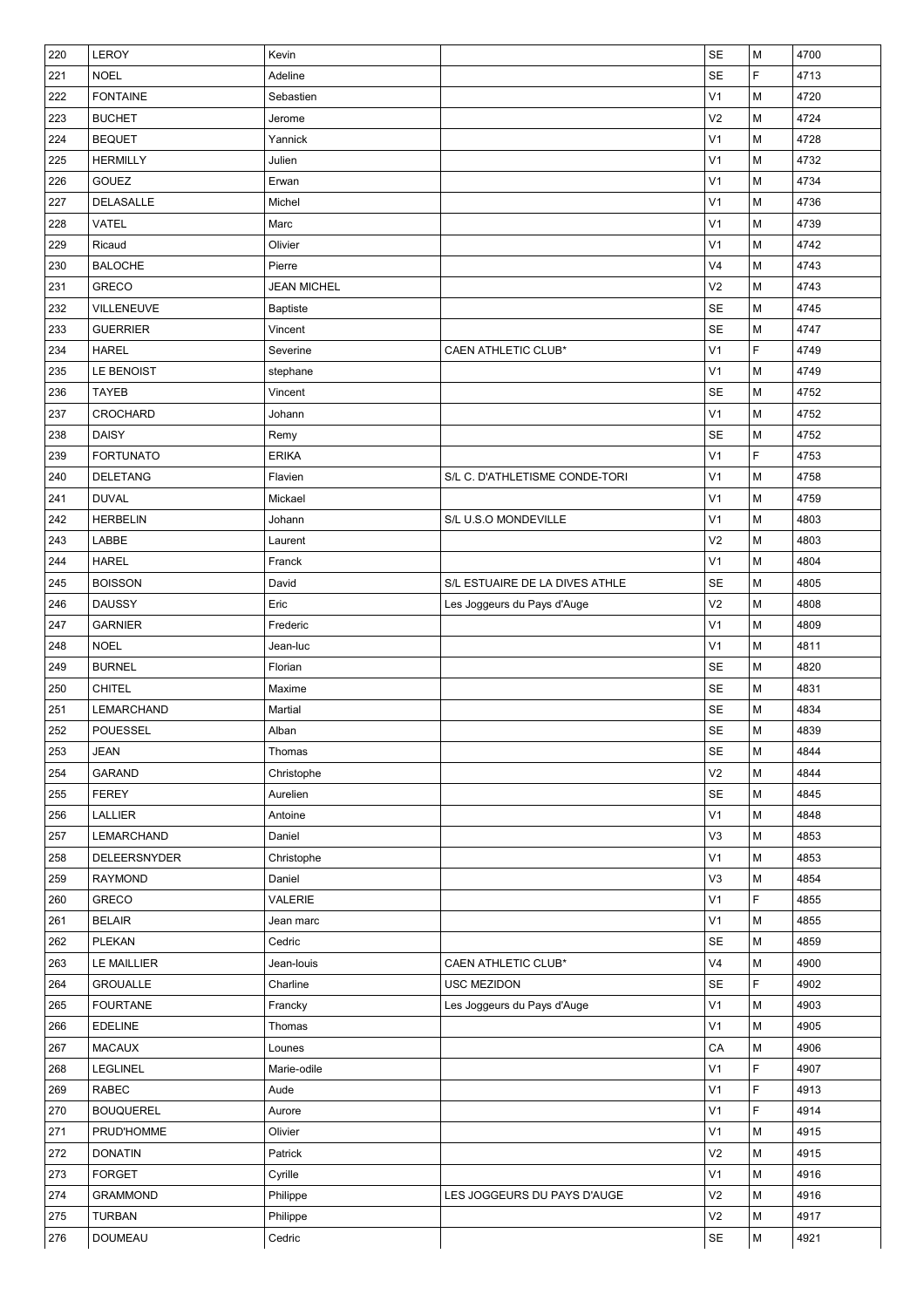| 277        | <b>JORET</b>              | Patricia          | COURIR POUR LES TRISOMIQUES | V <sub>2</sub>       | F       | 4922         |
|------------|---------------------------|-------------------|-----------------------------|----------------------|---------|--------------|
| 278        | <b>GUENOT</b>             | Nicolas           |                             | <b>SE</b>            | М       | 4926         |
| 279        | CONNAULT                  | Frederik          |                             | SE                   | М       | 4926         |
| 280        | <b>LE BRIS</b>            | Laurent           |                             | V <sub>1</sub>       | M       | 4927         |
| 281        | ROUDIER                   | Vincent           | COURIR POUR LES TRISOMIQUES | V <sub>1</sub>       | М       | 4927         |
| 282        | <b>ROUDIER</b>            | Melinda           | COURIR POUR LES TRISOMIQUES | V <sub>1</sub>       | F       | 4928         |
| 283        | <b>HUONNIC</b>            | Manon             |                             | <b>SE</b>            | F       | 4936         |
| 284        | <b>BURNEL</b>             | Benjamin          |                             | JU                   | М       | 4938         |
| 285        | <b>TILLAUT</b>            | Lisa              |                             | <b>SE</b>            | F       | 4943         |
| 286        | <b>PLAUD</b>              | Benoit            | CAEN ATHLETIC CLUB*         | V <sub>2</sub>       | M       | 4952         |
| 287        | <b>BERNARD</b>            | Xavier            |                             | V <sub>1</sub>       | M       | 4952         |
| 288        | <b>JEANNE</b>             | Alexandre         |                             | <b>SE</b>            | M       | 4954         |
| 289        | <b>JEANNE</b>             | Alexis            |                             | <b>SE</b>            | М       | 4954         |
| 290        | <b>DALLET</b>             | <b>VERONIQUE</b>  |                             | V <sub>2</sub>       | F       | 4957         |
| 291        | <b>GUERIN</b>             | Arnaud            |                             | V <sub>1</sub>       | M       | 5002         |
| 292        | <b>MAREC</b>              | Gildas            |                             | <b>SE</b>            | M       | 5003         |
| 293        | <b>LUCAS</b>              | <b>JEREMY</b>     |                             | V <sub>1</sub>       | М       | 5003         |
| 294        | <b>SLEBODA</b>            | Blazej            |                             | V <sub>1</sub>       | M       | 5003         |
| 295        | LE FOLL                   | Marine            |                             | <b>SE</b>            | F       | 5008         |
| 296        | <b>PERROT</b>             | Emmanuel          | COURIR POUR LES TRISOMIQUES | V <sub>1</sub>       | М       | 5010         |
| 297        | <b>IGLESIAS</b>           | Juan              |                             | V <sub>2</sub>       | M       | 5014         |
| 298        | <b>AUSSANT</b>            | Eric              |                             | V <sub>2</sub>       | М       | 5026         |
| 299        | <b>ROUPSARD</b>           | Danielle          |                             | V <sub>1</sub>       | F       | 5032         |
| 300        | <b>ENDELIN</b>            | Veronique         |                             | V <sub>2</sub>       | F       | 5040         |
| 301        | MOUSSEAU                  | Thomas            | Les Joggeurs du Pays d'Auge | <b>SE</b>            | М       | 5044         |
| 302        | <b>ANDREYITCH</b>         | Stephane          | CAEN ATHLETIC CLUB*         | V <sub>2</sub>       | М       | 5048         |
| 303        | LE CHEVALIER              | Damien            |                             | <b>SE</b>            | М       | 5050         |
| 304        | <b>VILLERIO</b>           | Ludovic           | <b>RIVA COURIR</b>          | <b>SE</b>            | М       | 5055         |
| 305        | <b>FRIN</b>               | Julien            | COURIR POUR LES TRISOMIQUES | <b>SE</b>            | М       | 5059         |
| 306        | <b>CHAN TSIN</b>          | Alain             |                             | V <sub>3</sub>       | M       | 5100         |
| 307        | POUESSEL                  | Elise             |                             | <b>SE</b>            | F       | 5102         |
| 308        | ALLEAUME                  | Jean-michel       | Les Joggeurs du Pays d'Auge | V <sub>2</sub>       | М       | 5102         |
| 309        | <b>RENARD</b>             | Fabrice           |                             | V <sub>1</sub>       | M       | 5102         |
| 310        | LEPRETTRE                 | Stephane          | S/L ES TROARN ATHLETISME    | SE                   | M       | 5117         |
| 311        | <b>JARDIN</b>             | Emmanuelle        |                             | V <sub>1</sub>       | F       | 5122         |
| 312        | LAMARE                    | Anthony           |                             | <b>SE</b>            | M       | 5122         |
| 313        | <b>AUDOU</b>              | Dorian            |                             | <b>SE</b>            | М       | 5123         |
| 314        | <b>HEUZE</b>              | Yvon              |                             | V3                   | M       | 5127         |
| 315        | CHARLES-TAYEB             | <b>MARION</b>     |                             | V <sub>1</sub>       | F       | 5128         |
|            | GARDIE                    |                   |                             | V <sub>1</sub>       |         | 5129         |
| 316<br>317 | <b>MOURICE</b>            | Franck<br>Sandra  |                             | <b>SE</b>            | М<br>F. | 5139         |
| 318        | <b>TESZNER</b>            |                   | <b>USC MEZIDON</b>          | CA                   | F       | 5140         |
| 319        | <b>LE BARON</b>           | Eva<br>Christelle |                             | V <sub>1</sub>       | F.      | 5141         |
| 320        | <b>DAVID</b>              | <b>MICHEL</b>     |                             | V <sub>1</sub>       | М       | 5141         |
| 321        | <b>DRION</b>              | Stephane          |                             | V <sub>1</sub>       | М       | 5142         |
| 322        | <b>GUESNON</b>            | Didier            | <b>CL COLOMBELLES</b>       | V <sub>2</sub>       | М       | 5142         |
| 323        | LE RIBOTER                |                   |                             | V <sub>1</sub>       | F       | 5142         |
|            |                           | Servane           |                             |                      |         |              |
| 324        | JAILLANT                  | Olivier           |                             | V <sub>1</sub><br>SE | М<br>F  | 5145         |
| 325        | <b>MENTION</b><br>LAGARDE | Juliette          | RIVA COURIR                 | V <sub>1</sub>       | М       | 5149<br>5156 |
| 326        |                           | Francois          |                             |                      |         |              |
| 327        | CASSIGNEUL                | Daniel            |                             | V3                   | M       | 5157         |
| 328        | <b>MONROCQ</b>            | Flavien           |                             | <b>SE</b>            | М       | 5202         |
| 329        | <b>MERVAY</b>             | Celine            |                             | V <sub>1</sub>       | F       | 5205         |
| 330        | <b>LEBOURGEOIS</b>        | Gilles            |                             | V <sub>2</sub>       | м       | 5207         |
| 331        | <b>LEPRINCE</b>           | Stephane          |                             | V <sub>1</sub>       | м       | 5211         |
| 332        | PHELIPPOT                 | Erwan             |                             | V <sub>1</sub>       | М       | 5212         |
| 333        | <b>RABIN</b>              | Julien            |                             | <b>SE</b>            | М       | 5213         |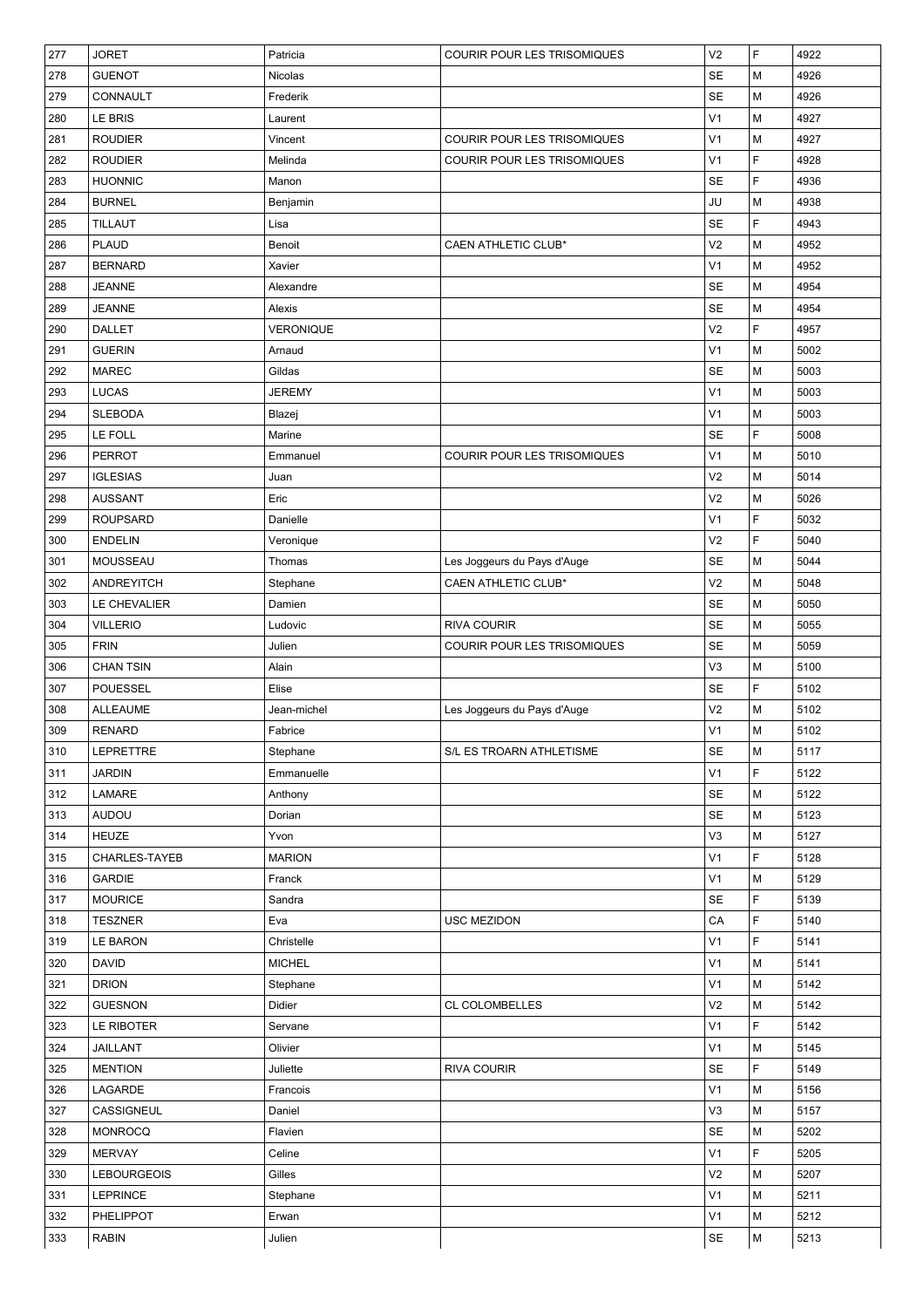| 334 | <b>AUBLET</b>       | Eric           | COURIR POUR LES TRISOMIQUES | V <sub>2</sub> | M  | 5213 |
|-----|---------------------|----------------|-----------------------------|----------------|----|------|
| 335 | <b>VICQUELIN</b>    | Claudine       | COURIR POUR LES TRISOMIQUES | V3             | F  | 5214 |
| 336 | <b>DERVAL</b>       | Laurent        |                             | V <sub>1</sub> | M  | 5215 |
| 337 | <b>GARNIER</b>      | Magali         |                             | V <sub>1</sub> | F  | 5219 |
| 338 | <b>TOUTAIN</b>      | Loic           |                             | <b>SE</b>      | M  | 5223 |
| 339 | <b>TABURET</b>      | Nathalie       |                             | V <sub>1</sub> | F  | 5225 |
| 340 | <b>DUPONT</b>       | Xavier         |                             | <b>SE</b>      | М  | 5235 |
| 341 | <b>STRAEBLER</b>    | Camille        |                             | <b>SE</b>      | F  | 5235 |
| 342 | GOBE                | Frederic       | <b>CAEN ATHLETIC CLUB*</b>  | V <sub>1</sub> | М  | 5240 |
| 343 | <b>MANTOY</b>       | Yann           |                             | ES             | М  | 5251 |
| 344 | <b>MAUGER</b>       | Jerome         |                             | V <sub>1</sub> | M  | 5254 |
| 345 | <b>DUVAL</b>        | Stephanie      |                             | V <sub>1</sub> | F  | 5258 |
| 346 | <b>DASTAIN</b>      | Christophe     |                             | V <sub>2</sub> | M  | 5300 |
| 347 | <b>VINCENT</b>      | Aline          |                             | <b>SE</b>      | F  | 5301 |
| 348 | LEVIGOUREUX         | <b>BRUNO</b>   |                             | V <sub>2</sub> | M  | 5308 |
| 349 | <b>COCHET</b>       | Steve          |                             | SE             | M  | 5314 |
| 350 | <b>GOMBERT</b>      | Ombeline       |                             | <b>SE</b>      | F  | 5317 |
| 351 | <b>THIRIET</b>      | Benedicte      |                             | V <sub>2</sub> | F  | 5320 |
| 352 | <b>DUBET</b>        | Damien         |                             | <b>SE</b>      | М  | 5323 |
| 353 | <b>BERKOVICZ</b>    | Aurelien       |                             | <b>SE</b>      | М  | 5324 |
| 354 | <b>TAILLEBOIS</b>   | Stephane       |                             | V <sub>2</sub> | M  | 5325 |
| 355 | <b>SARTCHAMI</b>    | Elie           |                             | <b>SE</b>      | M  | 5329 |
| 356 | <b>PETIT</b>        | Sebastien      |                             | V <sub>2</sub> | M  | 5333 |
| 357 | <b>DUVAL</b>        | Fernanda       | LES JOGGEURS DU PAYS D'AUGE | V <sub>1</sub> | F  | 5338 |
| 358 | <b>HELIE</b>        | Daniel         |                             | V <sub>4</sub> | М  | 5341 |
| 359 | LERONDEL            | Christophe     |                             | V <sub>2</sub> | M  | 5348 |
| 360 | <b>BOUVET</b>       | Jocelyn        |                             | <b>SE</b>      | M  | 5348 |
| 361 | <b>VEILLE</b>       | Sandrine       |                             | V <sub>1</sub> | F  | 5350 |
| 362 | <b>LEBOUTEILLER</b> | Marine         |                             | <b>SE</b>      | F  | 5350 |
| 363 | <b>MOULINS</b>      | Arno           |                             | V <sub>1</sub> | M  | 5350 |
| 364 | <b>LEBRETON</b>     | Denis          |                             | V <sub>2</sub> | M  | 5351 |
| 365 | CAPITAINE           | Kevin          |                             | <b>SE</b>      | M  | 5354 |
| 366 | <b>TAILLANDIER</b>  | Julien         |                             | <b>SE</b>      | M  | 5356 |
| 367 | <b>UGOLINI</b>      | Caroline       |                             | V <sub>1</sub> | F  | 5356 |
| 368 | MADELAINE           | Xavier         |                             | V <sub>1</sub> | М  | 5358 |
| 369 | <b>THEROUX</b>      | Olivier        |                             | V <sub>1</sub> | M  | 5400 |
| 370 | <b>BESOIN</b>       | <b>SANDRA</b>  |                             | <b>SE</b>      | F. | 5409 |
| 371 | <b>MASEREEL</b>     | Alain          |                             | V <sub>2</sub> | М  | 5412 |
| 372 | <b>AUBERT</b>       | Bertrand       |                             | V <sub>1</sub> | М  | 5412 |
| 373 | LEBEY               | Benoit         |                             | V <sub>1</sub> | М  | 5419 |
| 374 | LEBEY               | Jean-philippe  | Les Joggeurs du Pays d'Auge | V <sub>4</sub> | М  | 5420 |
| 375 | <b>CLAUS</b>        | Philippe       | S/L ES TROARN ATHLETISME    | V <sub>2</sub> | М  | 5426 |
| 376 | PERRINIAUX          | Dominique      |                             | V <sub>2</sub> | F  | 5426 |
| 377 | ARGY                | Alice          |                             | CA             | F  | 5434 |
| 378 | SAIHI               | Karim          |                             | V3             | М  | 5436 |
| 379 | <b>VIEL</b>         | Fanny          |                             | <b>SE</b>      | F  | 5441 |
| 380 | <b>MARIE</b>        | <b>NICOLAS</b> |                             | SE             | M  | 5444 |
| 381 | <b>MARIE</b>        | Nadine         |                             | V3             | F  | 5445 |
| 382 | SOUBIEN             | Maryse         |                             | V <sub>2</sub> | F  | 5447 |
| 383 | LEFRANC             | Valerie        |                             | V <sub>1</sub> | F  | 5448 |
| 384 | <b>LAMMLENS</b>     | Pascale        |                             | V <sub>2</sub> | F. | 5451 |
| 385 | <b>RENARD</b>       | Stephanie      |                             | V <sub>1</sub> | F. | 5455 |
| 386 | <b>PITREL</b>       | Christophe     |                             | V <sub>1</sub> | М  | 5456 |
| 387 | <b>MALMAISON</b>    | Alexis         |                             | <b>SE</b>      | М  | 5457 |
| 388 | <b>VERY</b>         | CORNELIE       |                             | V <sub>1</sub> | F. | 5458 |
| 389 | <b>TONA</b>         | Amavi          |                             | <b>SE</b>      | М  | 5459 |
| 390 | <b>MARGUERITE</b>   | Lionel         |                             | V3             | М  | 5508 |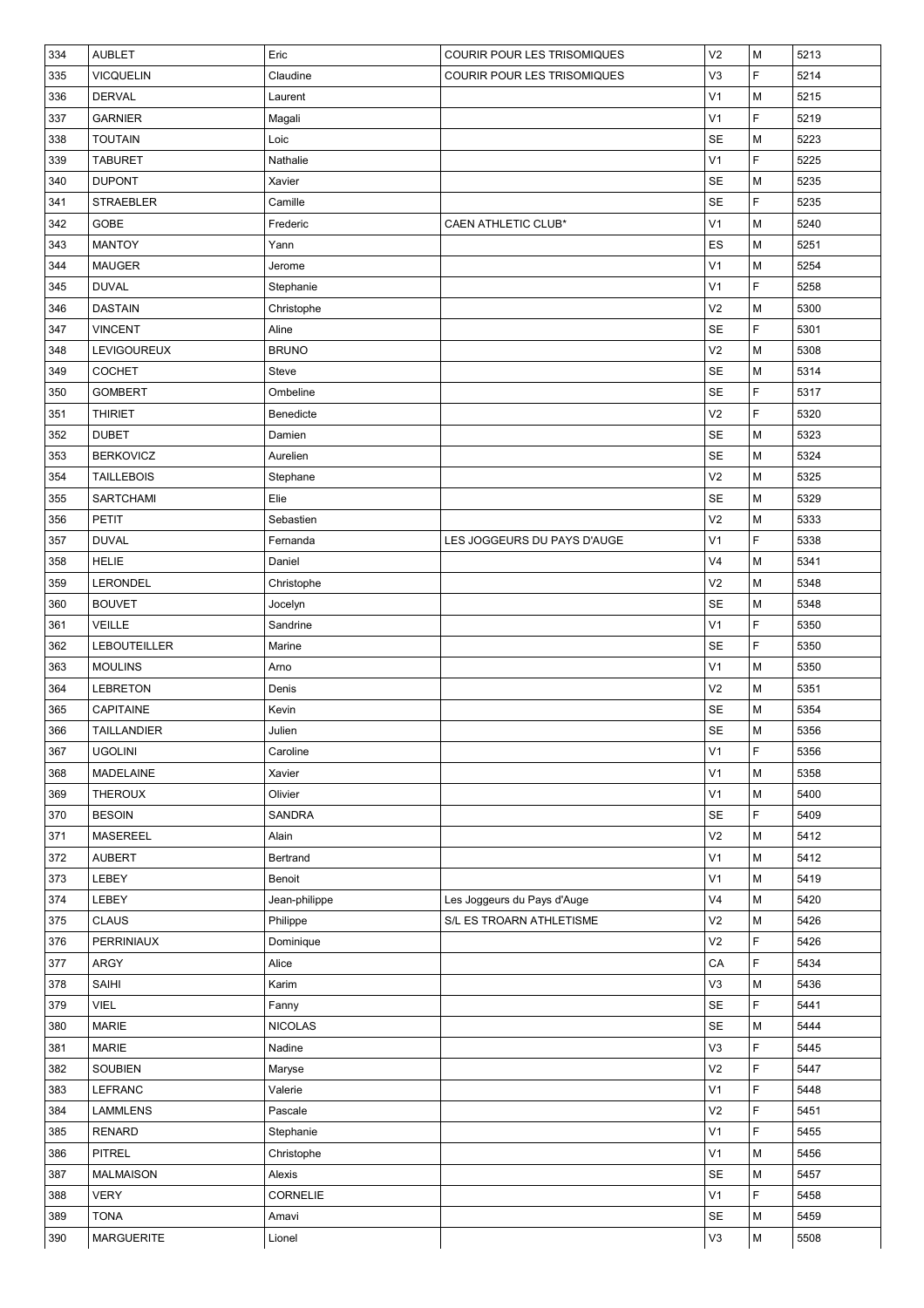| SE<br>F<br>392<br>AH HONE<br>5508<br>Elodie<br>V <sub>1</sub><br>M<br><b>FUENTES</b><br><b>Bastien</b><br>5510<br>393<br>394<br><b>SE</b><br>M<br>5510<br><b>STONHAM</b><br>Christopher<br>V <sub>1</sub><br>M<br>5515<br>395<br><b>MIGNON</b><br>Stephane<br>V3<br>5519<br>QUELLIER<br>Christian<br>M<br>396<br><b>SE</b><br>LEROUX<br>M<br>5520<br>397<br>Paul<br>V <sub>1</sub><br>M<br>5526<br>398<br><b>BINARD</b><br>Loic<br>F<br>V <sub>1</sub><br>5526<br>HASPESLAGH<br>Valerie<br>399<br>V <sub>2</sub><br>M<br>5529<br>400<br><b>SIMON</b><br>Michel<br>V <sub>1</sub><br>M<br>5530<br>401<br><b>RADIGUET</b><br>Franck<br>V <sub>2</sub><br>M<br>402<br><b>POMMEREUL</b><br><b>PASCAL</b><br>5539<br>V <sub>1</sub><br>M<br>5543<br>403<br><b>SALENT</b><br>Gregory<br>F<br>CANU<br>V <sub>2</sub><br>5551<br>404<br>Sophie<br>ETOILE SPORTIVE LIVAROTAISE SE<br>V <sub>2</sub><br>LE GOUBIN<br>M<br>5551<br>405<br>Franck<br>V <sub>2</sub><br>M<br>MALLEJAC<br>5553<br>406<br>Fabrice<br>V <sub>2</sub><br>407<br><b>GOUX</b><br>M<br>5555<br>Francis<br>V <sub>1</sub><br><b>BORDOGNA</b><br>M<br>5557<br>408<br>Xavier<br><b>COLLET</b><br>V <sub>2</sub><br>M<br>5600<br>409<br>Christophe<br>F<br><b>SE</b><br>5601<br>410<br><b>HUE</b><br>Eloise<br><b>SE</b><br>5601<br><b>RAULT</b><br>M<br>411<br>Frederic<br>F<br>V <sub>1</sub><br>5610<br>DEBEUGNY CABAN<br>Cecile<br>412<br>F<br>V <sub>1</sub><br>5616<br>413<br><b>GUERIN</b><br>Beatrice<br>V <sub>2</sub><br>M<br>5625<br>414<br><b>JEANNE</b><br><b>BRUNO</b><br>V <sub>1</sub><br>F<br>5630<br><b>BELLAMY</b><br>Florence<br>415<br>F<br>V <sub>1</sub><br>5634<br>416<br><b>BOURDET</b><br>Estelle<br>F<br><b>SE</b><br>417<br><b>DURAND</b><br>Delphine<br>5637<br>F<br>V <sub>1</sub><br>5637<br>418<br><b>VASTEL</b><br>Lydie<br>S/L C. D'ATHLETISME CONDE-TORI<br>V <sub>1</sub><br><b>GUILLEM</b><br>M<br>5647<br>419<br>Bruno<br><b>SE</b><br>F<br>CHEREUL<br>5647<br>420<br>Marion<br><b>CAEN TRIATHLON</b><br>F<br>LAMACHE<br><b>SE</b><br>5652<br>421<br>Virginie<br>V <sub>4</sub><br><b>TAYEB</b><br><b>CHRISTIAN</b><br>M<br>5658<br>422<br>V3<br>M<br>423<br><b>MOREAU</b><br>5659<br>Yann<br>F<br>V <sub>2</sub><br>5703<br>424<br><b>RAPHALEN MORIN</b><br>Pascale<br>V <sub>2</sub><br>425<br><b>DANIEL</b><br>M<br>5708<br><b>DAVID</b><br>V <sub>1</sub><br>F<br>LE DLUZ<br>Alexandra<br>5709<br>426<br>F<br><b>SE</b><br><b>BAUDOUIN</b><br>Aude<br>5713<br>427<br>F<br>V <sub>3</sub><br>5713<br>428<br><b>DRIQUERT</b><br>Jocelyne<br>F<br>V <sub>1</sub><br>5717<br>429<br><b>MARTIN</b><br>Corinne<br>CA<br>M<br>5720<br>430<br><b>RENOUARD</b><br>Bastien<br>CA<br>M<br>5721<br>431<br>POURCHASSE<br>Louison<br>V <sub>1</sub><br>M<br>432<br><b>MARIS</b><br>Corentin<br>5721<br>F<br><b>SE</b><br>5721<br>433<br><b>LEMONNIER</b><br>Sarah<br>F<br><b>GOHEL</b><br>ES<br>5722<br>434<br>Helene<br><b>HECTOR</b><br><b>SE</b><br>M<br>5722<br>435<br>Clement<br>F<br><b>DESPRES</b><br><b>SE</b><br>5722<br>436<br>Karine<br>F<br>437<br>ES<br>5723<br><b>AZAM</b><br>Clemence<br>JU<br><b>BRAD</b><br>M<br>5723<br>438<br>Mathis<br>V <sub>1</sub><br>F<br><b>VIEL</b><br>5724<br>439<br>COURIR POUR LES TRISOMIQUES<br>Virginie<br>F<br>V <sub>3</sub><br>5724<br>440<br><b>GUAY</b><br>Chantal<br>LES JOGGEURS DU PAYS D'AUGE<br>F<br>ES<br>5725<br><b>RAZAVET</b><br>Margod<br>441<br><b>TERNISIEN</b><br>Wesley<br>ES<br>M<br>5725<br>442<br>JU<br>M<br>5726<br><b>JONIAUX</b><br>Seraphin<br>443<br>V <sub>2</sub><br>M<br>5732<br>444<br><b>SALLES</b><br>JEAN-YVES<br><b>JOURDAN</b><br><b>SE</b><br>5733<br>445<br>M<br>Jean-pierre<br><b>STARCK</b><br><b>SE</b><br>M<br>5733<br>446<br>Vincent | 391 | LEMENAGER | Marion | <b>SE</b>      | F | 5508 |
|---------------------------------------------------------------------------------------------------------------------------------------------------------------------------------------------------------------------------------------------------------------------------------------------------------------------------------------------------------------------------------------------------------------------------------------------------------------------------------------------------------------------------------------------------------------------------------------------------------------------------------------------------------------------------------------------------------------------------------------------------------------------------------------------------------------------------------------------------------------------------------------------------------------------------------------------------------------------------------------------------------------------------------------------------------------------------------------------------------------------------------------------------------------------------------------------------------------------------------------------------------------------------------------------------------------------------------------------------------------------------------------------------------------------------------------------------------------------------------------------------------------------------------------------------------------------------------------------------------------------------------------------------------------------------------------------------------------------------------------------------------------------------------------------------------------------------------------------------------------------------------------------------------------------------------------------------------------------------------------------------------------------------------------------------------------------------------------------------------------------------------------------------------------------------------------------------------------------------------------------------------------------------------------------------------------------------------------------------------------------------------------------------------------------------------------------------------------------------------------------------------------------------------------------------------------------------------------------------------------------------------------------------------------------------------------------------------------------------------------------------------------------------------------------------------------------------------------------------------------------------------------------------------------------------------------------------------------------------------------------------------------------------------------------------------------------------------------------------------------------------------------------------------------------------------------------------------------------------------------------------------------------------------------------------------------------------------------------------------------------------------------------------------------------------------------------------------------------------------------------------------------------------------------------------------------------------------------------------------------------------------------------------------------------------------------------------------------------|-----|-----------|--------|----------------|---|------|
|                                                                                                                                                                                                                                                                                                                                                                                                                                                                                                                                                                                                                                                                                                                                                                                                                                                                                                                                                                                                                                                                                                                                                                                                                                                                                                                                                                                                                                                                                                                                                                                                                                                                                                                                                                                                                                                                                                                                                                                                                                                                                                                                                                                                                                                                                                                                                                                                                                                                                                                                                                                                                                                                                                                                                                                                                                                                                                                                                                                                                                                                                                                                                                                                                                                                                                                                                                                                                                                                                                                                                                                                                                                                                                                     |     |           |        |                |   |      |
|                                                                                                                                                                                                                                                                                                                                                                                                                                                                                                                                                                                                                                                                                                                                                                                                                                                                                                                                                                                                                                                                                                                                                                                                                                                                                                                                                                                                                                                                                                                                                                                                                                                                                                                                                                                                                                                                                                                                                                                                                                                                                                                                                                                                                                                                                                                                                                                                                                                                                                                                                                                                                                                                                                                                                                                                                                                                                                                                                                                                                                                                                                                                                                                                                                                                                                                                                                                                                                                                                                                                                                                                                                                                                                                     |     |           |        |                |   |      |
|                                                                                                                                                                                                                                                                                                                                                                                                                                                                                                                                                                                                                                                                                                                                                                                                                                                                                                                                                                                                                                                                                                                                                                                                                                                                                                                                                                                                                                                                                                                                                                                                                                                                                                                                                                                                                                                                                                                                                                                                                                                                                                                                                                                                                                                                                                                                                                                                                                                                                                                                                                                                                                                                                                                                                                                                                                                                                                                                                                                                                                                                                                                                                                                                                                                                                                                                                                                                                                                                                                                                                                                                                                                                                                                     |     |           |        |                |   |      |
|                                                                                                                                                                                                                                                                                                                                                                                                                                                                                                                                                                                                                                                                                                                                                                                                                                                                                                                                                                                                                                                                                                                                                                                                                                                                                                                                                                                                                                                                                                                                                                                                                                                                                                                                                                                                                                                                                                                                                                                                                                                                                                                                                                                                                                                                                                                                                                                                                                                                                                                                                                                                                                                                                                                                                                                                                                                                                                                                                                                                                                                                                                                                                                                                                                                                                                                                                                                                                                                                                                                                                                                                                                                                                                                     |     |           |        |                |   |      |
|                                                                                                                                                                                                                                                                                                                                                                                                                                                                                                                                                                                                                                                                                                                                                                                                                                                                                                                                                                                                                                                                                                                                                                                                                                                                                                                                                                                                                                                                                                                                                                                                                                                                                                                                                                                                                                                                                                                                                                                                                                                                                                                                                                                                                                                                                                                                                                                                                                                                                                                                                                                                                                                                                                                                                                                                                                                                                                                                                                                                                                                                                                                                                                                                                                                                                                                                                                                                                                                                                                                                                                                                                                                                                                                     |     |           |        |                |   |      |
|                                                                                                                                                                                                                                                                                                                                                                                                                                                                                                                                                                                                                                                                                                                                                                                                                                                                                                                                                                                                                                                                                                                                                                                                                                                                                                                                                                                                                                                                                                                                                                                                                                                                                                                                                                                                                                                                                                                                                                                                                                                                                                                                                                                                                                                                                                                                                                                                                                                                                                                                                                                                                                                                                                                                                                                                                                                                                                                                                                                                                                                                                                                                                                                                                                                                                                                                                                                                                                                                                                                                                                                                                                                                                                                     |     |           |        |                |   |      |
|                                                                                                                                                                                                                                                                                                                                                                                                                                                                                                                                                                                                                                                                                                                                                                                                                                                                                                                                                                                                                                                                                                                                                                                                                                                                                                                                                                                                                                                                                                                                                                                                                                                                                                                                                                                                                                                                                                                                                                                                                                                                                                                                                                                                                                                                                                                                                                                                                                                                                                                                                                                                                                                                                                                                                                                                                                                                                                                                                                                                                                                                                                                                                                                                                                                                                                                                                                                                                                                                                                                                                                                                                                                                                                                     |     |           |        |                |   |      |
|                                                                                                                                                                                                                                                                                                                                                                                                                                                                                                                                                                                                                                                                                                                                                                                                                                                                                                                                                                                                                                                                                                                                                                                                                                                                                                                                                                                                                                                                                                                                                                                                                                                                                                                                                                                                                                                                                                                                                                                                                                                                                                                                                                                                                                                                                                                                                                                                                                                                                                                                                                                                                                                                                                                                                                                                                                                                                                                                                                                                                                                                                                                                                                                                                                                                                                                                                                                                                                                                                                                                                                                                                                                                                                                     |     |           |        |                |   |      |
|                                                                                                                                                                                                                                                                                                                                                                                                                                                                                                                                                                                                                                                                                                                                                                                                                                                                                                                                                                                                                                                                                                                                                                                                                                                                                                                                                                                                                                                                                                                                                                                                                                                                                                                                                                                                                                                                                                                                                                                                                                                                                                                                                                                                                                                                                                                                                                                                                                                                                                                                                                                                                                                                                                                                                                                                                                                                                                                                                                                                                                                                                                                                                                                                                                                                                                                                                                                                                                                                                                                                                                                                                                                                                                                     |     |           |        |                |   |      |
|                                                                                                                                                                                                                                                                                                                                                                                                                                                                                                                                                                                                                                                                                                                                                                                                                                                                                                                                                                                                                                                                                                                                                                                                                                                                                                                                                                                                                                                                                                                                                                                                                                                                                                                                                                                                                                                                                                                                                                                                                                                                                                                                                                                                                                                                                                                                                                                                                                                                                                                                                                                                                                                                                                                                                                                                                                                                                                                                                                                                                                                                                                                                                                                                                                                                                                                                                                                                                                                                                                                                                                                                                                                                                                                     |     |           |        |                |   |      |
|                                                                                                                                                                                                                                                                                                                                                                                                                                                                                                                                                                                                                                                                                                                                                                                                                                                                                                                                                                                                                                                                                                                                                                                                                                                                                                                                                                                                                                                                                                                                                                                                                                                                                                                                                                                                                                                                                                                                                                                                                                                                                                                                                                                                                                                                                                                                                                                                                                                                                                                                                                                                                                                                                                                                                                                                                                                                                                                                                                                                                                                                                                                                                                                                                                                                                                                                                                                                                                                                                                                                                                                                                                                                                                                     |     |           |        |                |   |      |
|                                                                                                                                                                                                                                                                                                                                                                                                                                                                                                                                                                                                                                                                                                                                                                                                                                                                                                                                                                                                                                                                                                                                                                                                                                                                                                                                                                                                                                                                                                                                                                                                                                                                                                                                                                                                                                                                                                                                                                                                                                                                                                                                                                                                                                                                                                                                                                                                                                                                                                                                                                                                                                                                                                                                                                                                                                                                                                                                                                                                                                                                                                                                                                                                                                                                                                                                                                                                                                                                                                                                                                                                                                                                                                                     |     |           |        |                |   |      |
|                                                                                                                                                                                                                                                                                                                                                                                                                                                                                                                                                                                                                                                                                                                                                                                                                                                                                                                                                                                                                                                                                                                                                                                                                                                                                                                                                                                                                                                                                                                                                                                                                                                                                                                                                                                                                                                                                                                                                                                                                                                                                                                                                                                                                                                                                                                                                                                                                                                                                                                                                                                                                                                                                                                                                                                                                                                                                                                                                                                                                                                                                                                                                                                                                                                                                                                                                                                                                                                                                                                                                                                                                                                                                                                     |     |           |        |                |   |      |
|                                                                                                                                                                                                                                                                                                                                                                                                                                                                                                                                                                                                                                                                                                                                                                                                                                                                                                                                                                                                                                                                                                                                                                                                                                                                                                                                                                                                                                                                                                                                                                                                                                                                                                                                                                                                                                                                                                                                                                                                                                                                                                                                                                                                                                                                                                                                                                                                                                                                                                                                                                                                                                                                                                                                                                                                                                                                                                                                                                                                                                                                                                                                                                                                                                                                                                                                                                                                                                                                                                                                                                                                                                                                                                                     |     |           |        |                |   |      |
|                                                                                                                                                                                                                                                                                                                                                                                                                                                                                                                                                                                                                                                                                                                                                                                                                                                                                                                                                                                                                                                                                                                                                                                                                                                                                                                                                                                                                                                                                                                                                                                                                                                                                                                                                                                                                                                                                                                                                                                                                                                                                                                                                                                                                                                                                                                                                                                                                                                                                                                                                                                                                                                                                                                                                                                                                                                                                                                                                                                                                                                                                                                                                                                                                                                                                                                                                                                                                                                                                                                                                                                                                                                                                                                     |     |           |        |                |   |      |
|                                                                                                                                                                                                                                                                                                                                                                                                                                                                                                                                                                                                                                                                                                                                                                                                                                                                                                                                                                                                                                                                                                                                                                                                                                                                                                                                                                                                                                                                                                                                                                                                                                                                                                                                                                                                                                                                                                                                                                                                                                                                                                                                                                                                                                                                                                                                                                                                                                                                                                                                                                                                                                                                                                                                                                                                                                                                                                                                                                                                                                                                                                                                                                                                                                                                                                                                                                                                                                                                                                                                                                                                                                                                                                                     |     |           |        |                |   |      |
|                                                                                                                                                                                                                                                                                                                                                                                                                                                                                                                                                                                                                                                                                                                                                                                                                                                                                                                                                                                                                                                                                                                                                                                                                                                                                                                                                                                                                                                                                                                                                                                                                                                                                                                                                                                                                                                                                                                                                                                                                                                                                                                                                                                                                                                                                                                                                                                                                                                                                                                                                                                                                                                                                                                                                                                                                                                                                                                                                                                                                                                                                                                                                                                                                                                                                                                                                                                                                                                                                                                                                                                                                                                                                                                     |     |           |        |                |   |      |
|                                                                                                                                                                                                                                                                                                                                                                                                                                                                                                                                                                                                                                                                                                                                                                                                                                                                                                                                                                                                                                                                                                                                                                                                                                                                                                                                                                                                                                                                                                                                                                                                                                                                                                                                                                                                                                                                                                                                                                                                                                                                                                                                                                                                                                                                                                                                                                                                                                                                                                                                                                                                                                                                                                                                                                                                                                                                                                                                                                                                                                                                                                                                                                                                                                                                                                                                                                                                                                                                                                                                                                                                                                                                                                                     |     |           |        |                |   |      |
|                                                                                                                                                                                                                                                                                                                                                                                                                                                                                                                                                                                                                                                                                                                                                                                                                                                                                                                                                                                                                                                                                                                                                                                                                                                                                                                                                                                                                                                                                                                                                                                                                                                                                                                                                                                                                                                                                                                                                                                                                                                                                                                                                                                                                                                                                                                                                                                                                                                                                                                                                                                                                                                                                                                                                                                                                                                                                                                                                                                                                                                                                                                                                                                                                                                                                                                                                                                                                                                                                                                                                                                                                                                                                                                     |     |           |        |                |   |      |
|                                                                                                                                                                                                                                                                                                                                                                                                                                                                                                                                                                                                                                                                                                                                                                                                                                                                                                                                                                                                                                                                                                                                                                                                                                                                                                                                                                                                                                                                                                                                                                                                                                                                                                                                                                                                                                                                                                                                                                                                                                                                                                                                                                                                                                                                                                                                                                                                                                                                                                                                                                                                                                                                                                                                                                                                                                                                                                                                                                                                                                                                                                                                                                                                                                                                                                                                                                                                                                                                                                                                                                                                                                                                                                                     |     |           |        |                |   |      |
|                                                                                                                                                                                                                                                                                                                                                                                                                                                                                                                                                                                                                                                                                                                                                                                                                                                                                                                                                                                                                                                                                                                                                                                                                                                                                                                                                                                                                                                                                                                                                                                                                                                                                                                                                                                                                                                                                                                                                                                                                                                                                                                                                                                                                                                                                                                                                                                                                                                                                                                                                                                                                                                                                                                                                                                                                                                                                                                                                                                                                                                                                                                                                                                                                                                                                                                                                                                                                                                                                                                                                                                                                                                                                                                     |     |           |        |                |   |      |
|                                                                                                                                                                                                                                                                                                                                                                                                                                                                                                                                                                                                                                                                                                                                                                                                                                                                                                                                                                                                                                                                                                                                                                                                                                                                                                                                                                                                                                                                                                                                                                                                                                                                                                                                                                                                                                                                                                                                                                                                                                                                                                                                                                                                                                                                                                                                                                                                                                                                                                                                                                                                                                                                                                                                                                                                                                                                                                                                                                                                                                                                                                                                                                                                                                                                                                                                                                                                                                                                                                                                                                                                                                                                                                                     |     |           |        |                |   |      |
|                                                                                                                                                                                                                                                                                                                                                                                                                                                                                                                                                                                                                                                                                                                                                                                                                                                                                                                                                                                                                                                                                                                                                                                                                                                                                                                                                                                                                                                                                                                                                                                                                                                                                                                                                                                                                                                                                                                                                                                                                                                                                                                                                                                                                                                                                                                                                                                                                                                                                                                                                                                                                                                                                                                                                                                                                                                                                                                                                                                                                                                                                                                                                                                                                                                                                                                                                                                                                                                                                                                                                                                                                                                                                                                     |     |           |        |                |   |      |
|                                                                                                                                                                                                                                                                                                                                                                                                                                                                                                                                                                                                                                                                                                                                                                                                                                                                                                                                                                                                                                                                                                                                                                                                                                                                                                                                                                                                                                                                                                                                                                                                                                                                                                                                                                                                                                                                                                                                                                                                                                                                                                                                                                                                                                                                                                                                                                                                                                                                                                                                                                                                                                                                                                                                                                                                                                                                                                                                                                                                                                                                                                                                                                                                                                                                                                                                                                                                                                                                                                                                                                                                                                                                                                                     |     |           |        |                |   |      |
|                                                                                                                                                                                                                                                                                                                                                                                                                                                                                                                                                                                                                                                                                                                                                                                                                                                                                                                                                                                                                                                                                                                                                                                                                                                                                                                                                                                                                                                                                                                                                                                                                                                                                                                                                                                                                                                                                                                                                                                                                                                                                                                                                                                                                                                                                                                                                                                                                                                                                                                                                                                                                                                                                                                                                                                                                                                                                                                                                                                                                                                                                                                                                                                                                                                                                                                                                                                                                                                                                                                                                                                                                                                                                                                     |     |           |        |                |   |      |
|                                                                                                                                                                                                                                                                                                                                                                                                                                                                                                                                                                                                                                                                                                                                                                                                                                                                                                                                                                                                                                                                                                                                                                                                                                                                                                                                                                                                                                                                                                                                                                                                                                                                                                                                                                                                                                                                                                                                                                                                                                                                                                                                                                                                                                                                                                                                                                                                                                                                                                                                                                                                                                                                                                                                                                                                                                                                                                                                                                                                                                                                                                                                                                                                                                                                                                                                                                                                                                                                                                                                                                                                                                                                                                                     |     |           |        |                |   |      |
|                                                                                                                                                                                                                                                                                                                                                                                                                                                                                                                                                                                                                                                                                                                                                                                                                                                                                                                                                                                                                                                                                                                                                                                                                                                                                                                                                                                                                                                                                                                                                                                                                                                                                                                                                                                                                                                                                                                                                                                                                                                                                                                                                                                                                                                                                                                                                                                                                                                                                                                                                                                                                                                                                                                                                                                                                                                                                                                                                                                                                                                                                                                                                                                                                                                                                                                                                                                                                                                                                                                                                                                                                                                                                                                     |     |           |        |                |   |      |
|                                                                                                                                                                                                                                                                                                                                                                                                                                                                                                                                                                                                                                                                                                                                                                                                                                                                                                                                                                                                                                                                                                                                                                                                                                                                                                                                                                                                                                                                                                                                                                                                                                                                                                                                                                                                                                                                                                                                                                                                                                                                                                                                                                                                                                                                                                                                                                                                                                                                                                                                                                                                                                                                                                                                                                                                                                                                                                                                                                                                                                                                                                                                                                                                                                                                                                                                                                                                                                                                                                                                                                                                                                                                                                                     |     |           |        |                |   |      |
|                                                                                                                                                                                                                                                                                                                                                                                                                                                                                                                                                                                                                                                                                                                                                                                                                                                                                                                                                                                                                                                                                                                                                                                                                                                                                                                                                                                                                                                                                                                                                                                                                                                                                                                                                                                                                                                                                                                                                                                                                                                                                                                                                                                                                                                                                                                                                                                                                                                                                                                                                                                                                                                                                                                                                                                                                                                                                                                                                                                                                                                                                                                                                                                                                                                                                                                                                                                                                                                                                                                                                                                                                                                                                                                     |     |           |        |                |   |      |
|                                                                                                                                                                                                                                                                                                                                                                                                                                                                                                                                                                                                                                                                                                                                                                                                                                                                                                                                                                                                                                                                                                                                                                                                                                                                                                                                                                                                                                                                                                                                                                                                                                                                                                                                                                                                                                                                                                                                                                                                                                                                                                                                                                                                                                                                                                                                                                                                                                                                                                                                                                                                                                                                                                                                                                                                                                                                                                                                                                                                                                                                                                                                                                                                                                                                                                                                                                                                                                                                                                                                                                                                                                                                                                                     |     |           |        |                |   |      |
|                                                                                                                                                                                                                                                                                                                                                                                                                                                                                                                                                                                                                                                                                                                                                                                                                                                                                                                                                                                                                                                                                                                                                                                                                                                                                                                                                                                                                                                                                                                                                                                                                                                                                                                                                                                                                                                                                                                                                                                                                                                                                                                                                                                                                                                                                                                                                                                                                                                                                                                                                                                                                                                                                                                                                                                                                                                                                                                                                                                                                                                                                                                                                                                                                                                                                                                                                                                                                                                                                                                                                                                                                                                                                                                     |     |           |        |                |   |      |
|                                                                                                                                                                                                                                                                                                                                                                                                                                                                                                                                                                                                                                                                                                                                                                                                                                                                                                                                                                                                                                                                                                                                                                                                                                                                                                                                                                                                                                                                                                                                                                                                                                                                                                                                                                                                                                                                                                                                                                                                                                                                                                                                                                                                                                                                                                                                                                                                                                                                                                                                                                                                                                                                                                                                                                                                                                                                                                                                                                                                                                                                                                                                                                                                                                                                                                                                                                                                                                                                                                                                                                                                                                                                                                                     |     |           |        |                |   |      |
|                                                                                                                                                                                                                                                                                                                                                                                                                                                                                                                                                                                                                                                                                                                                                                                                                                                                                                                                                                                                                                                                                                                                                                                                                                                                                                                                                                                                                                                                                                                                                                                                                                                                                                                                                                                                                                                                                                                                                                                                                                                                                                                                                                                                                                                                                                                                                                                                                                                                                                                                                                                                                                                                                                                                                                                                                                                                                                                                                                                                                                                                                                                                                                                                                                                                                                                                                                                                                                                                                                                                                                                                                                                                                                                     |     |           |        |                |   |      |
|                                                                                                                                                                                                                                                                                                                                                                                                                                                                                                                                                                                                                                                                                                                                                                                                                                                                                                                                                                                                                                                                                                                                                                                                                                                                                                                                                                                                                                                                                                                                                                                                                                                                                                                                                                                                                                                                                                                                                                                                                                                                                                                                                                                                                                                                                                                                                                                                                                                                                                                                                                                                                                                                                                                                                                                                                                                                                                                                                                                                                                                                                                                                                                                                                                                                                                                                                                                                                                                                                                                                                                                                                                                                                                                     |     |           |        |                |   |      |
|                                                                                                                                                                                                                                                                                                                                                                                                                                                                                                                                                                                                                                                                                                                                                                                                                                                                                                                                                                                                                                                                                                                                                                                                                                                                                                                                                                                                                                                                                                                                                                                                                                                                                                                                                                                                                                                                                                                                                                                                                                                                                                                                                                                                                                                                                                                                                                                                                                                                                                                                                                                                                                                                                                                                                                                                                                                                                                                                                                                                                                                                                                                                                                                                                                                                                                                                                                                                                                                                                                                                                                                                                                                                                                                     |     |           |        |                |   |      |
|                                                                                                                                                                                                                                                                                                                                                                                                                                                                                                                                                                                                                                                                                                                                                                                                                                                                                                                                                                                                                                                                                                                                                                                                                                                                                                                                                                                                                                                                                                                                                                                                                                                                                                                                                                                                                                                                                                                                                                                                                                                                                                                                                                                                                                                                                                                                                                                                                                                                                                                                                                                                                                                                                                                                                                                                                                                                                                                                                                                                                                                                                                                                                                                                                                                                                                                                                                                                                                                                                                                                                                                                                                                                                                                     |     |           |        |                |   |      |
|                                                                                                                                                                                                                                                                                                                                                                                                                                                                                                                                                                                                                                                                                                                                                                                                                                                                                                                                                                                                                                                                                                                                                                                                                                                                                                                                                                                                                                                                                                                                                                                                                                                                                                                                                                                                                                                                                                                                                                                                                                                                                                                                                                                                                                                                                                                                                                                                                                                                                                                                                                                                                                                                                                                                                                                                                                                                                                                                                                                                                                                                                                                                                                                                                                                                                                                                                                                                                                                                                                                                                                                                                                                                                                                     |     |           |        |                |   |      |
|                                                                                                                                                                                                                                                                                                                                                                                                                                                                                                                                                                                                                                                                                                                                                                                                                                                                                                                                                                                                                                                                                                                                                                                                                                                                                                                                                                                                                                                                                                                                                                                                                                                                                                                                                                                                                                                                                                                                                                                                                                                                                                                                                                                                                                                                                                                                                                                                                                                                                                                                                                                                                                                                                                                                                                                                                                                                                                                                                                                                                                                                                                                                                                                                                                                                                                                                                                                                                                                                                                                                                                                                                                                                                                                     |     |           |        |                |   |      |
|                                                                                                                                                                                                                                                                                                                                                                                                                                                                                                                                                                                                                                                                                                                                                                                                                                                                                                                                                                                                                                                                                                                                                                                                                                                                                                                                                                                                                                                                                                                                                                                                                                                                                                                                                                                                                                                                                                                                                                                                                                                                                                                                                                                                                                                                                                                                                                                                                                                                                                                                                                                                                                                                                                                                                                                                                                                                                                                                                                                                                                                                                                                                                                                                                                                                                                                                                                                                                                                                                                                                                                                                                                                                                                                     |     |           |        |                |   |      |
|                                                                                                                                                                                                                                                                                                                                                                                                                                                                                                                                                                                                                                                                                                                                                                                                                                                                                                                                                                                                                                                                                                                                                                                                                                                                                                                                                                                                                                                                                                                                                                                                                                                                                                                                                                                                                                                                                                                                                                                                                                                                                                                                                                                                                                                                                                                                                                                                                                                                                                                                                                                                                                                                                                                                                                                                                                                                                                                                                                                                                                                                                                                                                                                                                                                                                                                                                                                                                                                                                                                                                                                                                                                                                                                     |     |           |        |                |   |      |
|                                                                                                                                                                                                                                                                                                                                                                                                                                                                                                                                                                                                                                                                                                                                                                                                                                                                                                                                                                                                                                                                                                                                                                                                                                                                                                                                                                                                                                                                                                                                                                                                                                                                                                                                                                                                                                                                                                                                                                                                                                                                                                                                                                                                                                                                                                                                                                                                                                                                                                                                                                                                                                                                                                                                                                                                                                                                                                                                                                                                                                                                                                                                                                                                                                                                                                                                                                                                                                                                                                                                                                                                                                                                                                                     |     |           |        |                |   |      |
|                                                                                                                                                                                                                                                                                                                                                                                                                                                                                                                                                                                                                                                                                                                                                                                                                                                                                                                                                                                                                                                                                                                                                                                                                                                                                                                                                                                                                                                                                                                                                                                                                                                                                                                                                                                                                                                                                                                                                                                                                                                                                                                                                                                                                                                                                                                                                                                                                                                                                                                                                                                                                                                                                                                                                                                                                                                                                                                                                                                                                                                                                                                                                                                                                                                                                                                                                                                                                                                                                                                                                                                                                                                                                                                     |     |           |        |                |   |      |
|                                                                                                                                                                                                                                                                                                                                                                                                                                                                                                                                                                                                                                                                                                                                                                                                                                                                                                                                                                                                                                                                                                                                                                                                                                                                                                                                                                                                                                                                                                                                                                                                                                                                                                                                                                                                                                                                                                                                                                                                                                                                                                                                                                                                                                                                                                                                                                                                                                                                                                                                                                                                                                                                                                                                                                                                                                                                                                                                                                                                                                                                                                                                                                                                                                                                                                                                                                                                                                                                                                                                                                                                                                                                                                                     |     |           |        |                |   |      |
|                                                                                                                                                                                                                                                                                                                                                                                                                                                                                                                                                                                                                                                                                                                                                                                                                                                                                                                                                                                                                                                                                                                                                                                                                                                                                                                                                                                                                                                                                                                                                                                                                                                                                                                                                                                                                                                                                                                                                                                                                                                                                                                                                                                                                                                                                                                                                                                                                                                                                                                                                                                                                                                                                                                                                                                                                                                                                                                                                                                                                                                                                                                                                                                                                                                                                                                                                                                                                                                                                                                                                                                                                                                                                                                     |     |           |        |                |   |      |
|                                                                                                                                                                                                                                                                                                                                                                                                                                                                                                                                                                                                                                                                                                                                                                                                                                                                                                                                                                                                                                                                                                                                                                                                                                                                                                                                                                                                                                                                                                                                                                                                                                                                                                                                                                                                                                                                                                                                                                                                                                                                                                                                                                                                                                                                                                                                                                                                                                                                                                                                                                                                                                                                                                                                                                                                                                                                                                                                                                                                                                                                                                                                                                                                                                                                                                                                                                                                                                                                                                                                                                                                                                                                                                                     |     |           |        |                |   |      |
|                                                                                                                                                                                                                                                                                                                                                                                                                                                                                                                                                                                                                                                                                                                                                                                                                                                                                                                                                                                                                                                                                                                                                                                                                                                                                                                                                                                                                                                                                                                                                                                                                                                                                                                                                                                                                                                                                                                                                                                                                                                                                                                                                                                                                                                                                                                                                                                                                                                                                                                                                                                                                                                                                                                                                                                                                                                                                                                                                                                                                                                                                                                                                                                                                                                                                                                                                                                                                                                                                                                                                                                                                                                                                                                     |     |           |        |                |   |      |
|                                                                                                                                                                                                                                                                                                                                                                                                                                                                                                                                                                                                                                                                                                                                                                                                                                                                                                                                                                                                                                                                                                                                                                                                                                                                                                                                                                                                                                                                                                                                                                                                                                                                                                                                                                                                                                                                                                                                                                                                                                                                                                                                                                                                                                                                                                                                                                                                                                                                                                                                                                                                                                                                                                                                                                                                                                                                                                                                                                                                                                                                                                                                                                                                                                                                                                                                                                                                                                                                                                                                                                                                                                                                                                                     |     |           |        |                |   |      |
|                                                                                                                                                                                                                                                                                                                                                                                                                                                                                                                                                                                                                                                                                                                                                                                                                                                                                                                                                                                                                                                                                                                                                                                                                                                                                                                                                                                                                                                                                                                                                                                                                                                                                                                                                                                                                                                                                                                                                                                                                                                                                                                                                                                                                                                                                                                                                                                                                                                                                                                                                                                                                                                                                                                                                                                                                                                                                                                                                                                                                                                                                                                                                                                                                                                                                                                                                                                                                                                                                                                                                                                                                                                                                                                     |     |           |        |                |   |      |
|                                                                                                                                                                                                                                                                                                                                                                                                                                                                                                                                                                                                                                                                                                                                                                                                                                                                                                                                                                                                                                                                                                                                                                                                                                                                                                                                                                                                                                                                                                                                                                                                                                                                                                                                                                                                                                                                                                                                                                                                                                                                                                                                                                                                                                                                                                                                                                                                                                                                                                                                                                                                                                                                                                                                                                                                                                                                                                                                                                                                                                                                                                                                                                                                                                                                                                                                                                                                                                                                                                                                                                                                                                                                                                                     |     |           |        |                |   |      |
|                                                                                                                                                                                                                                                                                                                                                                                                                                                                                                                                                                                                                                                                                                                                                                                                                                                                                                                                                                                                                                                                                                                                                                                                                                                                                                                                                                                                                                                                                                                                                                                                                                                                                                                                                                                                                                                                                                                                                                                                                                                                                                                                                                                                                                                                                                                                                                                                                                                                                                                                                                                                                                                                                                                                                                                                                                                                                                                                                                                                                                                                                                                                                                                                                                                                                                                                                                                                                                                                                                                                                                                                                                                                                                                     |     |           |        |                |   |      |
|                                                                                                                                                                                                                                                                                                                                                                                                                                                                                                                                                                                                                                                                                                                                                                                                                                                                                                                                                                                                                                                                                                                                                                                                                                                                                                                                                                                                                                                                                                                                                                                                                                                                                                                                                                                                                                                                                                                                                                                                                                                                                                                                                                                                                                                                                                                                                                                                                                                                                                                                                                                                                                                                                                                                                                                                                                                                                                                                                                                                                                                                                                                                                                                                                                                                                                                                                                                                                                                                                                                                                                                                                                                                                                                     |     |           |        |                |   |      |
|                                                                                                                                                                                                                                                                                                                                                                                                                                                                                                                                                                                                                                                                                                                                                                                                                                                                                                                                                                                                                                                                                                                                                                                                                                                                                                                                                                                                                                                                                                                                                                                                                                                                                                                                                                                                                                                                                                                                                                                                                                                                                                                                                                                                                                                                                                                                                                                                                                                                                                                                                                                                                                                                                                                                                                                                                                                                                                                                                                                                                                                                                                                                                                                                                                                                                                                                                                                                                                                                                                                                                                                                                                                                                                                     |     |           |        |                |   |      |
|                                                                                                                                                                                                                                                                                                                                                                                                                                                                                                                                                                                                                                                                                                                                                                                                                                                                                                                                                                                                                                                                                                                                                                                                                                                                                                                                                                                                                                                                                                                                                                                                                                                                                                                                                                                                                                                                                                                                                                                                                                                                                                                                                                                                                                                                                                                                                                                                                                                                                                                                                                                                                                                                                                                                                                                                                                                                                                                                                                                                                                                                                                                                                                                                                                                                                                                                                                                                                                                                                                                                                                                                                                                                                                                     |     |           |        |                |   |      |
|                                                                                                                                                                                                                                                                                                                                                                                                                                                                                                                                                                                                                                                                                                                                                                                                                                                                                                                                                                                                                                                                                                                                                                                                                                                                                                                                                                                                                                                                                                                                                                                                                                                                                                                                                                                                                                                                                                                                                                                                                                                                                                                                                                                                                                                                                                                                                                                                                                                                                                                                                                                                                                                                                                                                                                                                                                                                                                                                                                                                                                                                                                                                                                                                                                                                                                                                                                                                                                                                                                                                                                                                                                                                                                                     |     |           |        |                |   |      |
|                                                                                                                                                                                                                                                                                                                                                                                                                                                                                                                                                                                                                                                                                                                                                                                                                                                                                                                                                                                                                                                                                                                                                                                                                                                                                                                                                                                                                                                                                                                                                                                                                                                                                                                                                                                                                                                                                                                                                                                                                                                                                                                                                                                                                                                                                                                                                                                                                                                                                                                                                                                                                                                                                                                                                                                                                                                                                                                                                                                                                                                                                                                                                                                                                                                                                                                                                                                                                                                                                                                                                                                                                                                                                                                     |     |           |        |                |   |      |
|                                                                                                                                                                                                                                                                                                                                                                                                                                                                                                                                                                                                                                                                                                                                                                                                                                                                                                                                                                                                                                                                                                                                                                                                                                                                                                                                                                                                                                                                                                                                                                                                                                                                                                                                                                                                                                                                                                                                                                                                                                                                                                                                                                                                                                                                                                                                                                                                                                                                                                                                                                                                                                                                                                                                                                                                                                                                                                                                                                                                                                                                                                                                                                                                                                                                                                                                                                                                                                                                                                                                                                                                                                                                                                                     | 447 | SOUCY     | Claire | V <sub>1</sub> | F | 5734 |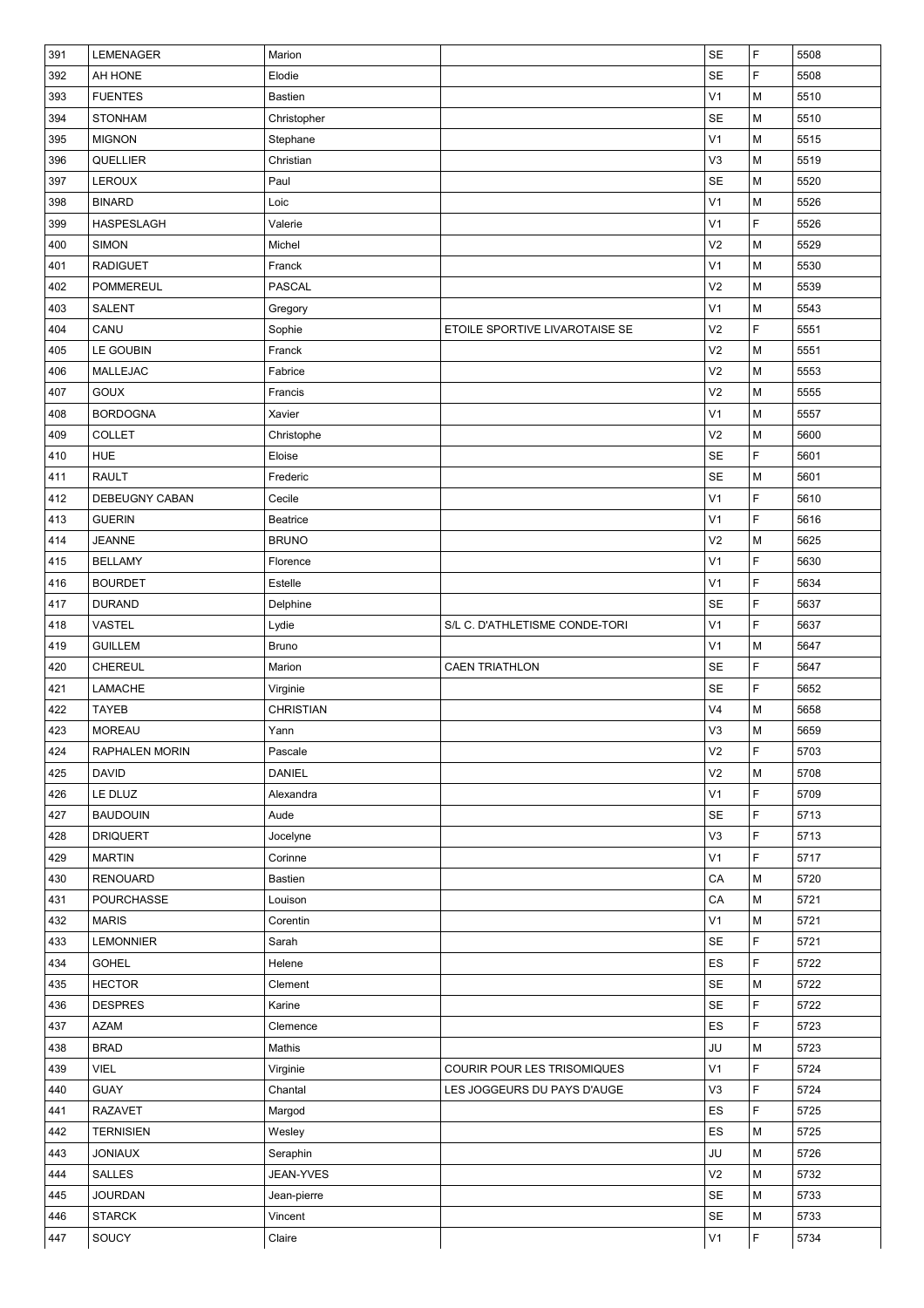| 448 | SOUCY              | Yves             |                                | V <sub>1</sub> | M | 5735  |
|-----|--------------------|------------------|--------------------------------|----------------|---|-------|
| 449 | MAZINGUE-POUPINEL  | Julie            |                                | <b>SE</b>      | F | 5736  |
| 450 | <b>BOULIER</b>     | Xavier           |                                | V <sub>1</sub> | M | 5737  |
| 451 | VESQUE             | Patrice          |                                | V <sub>2</sub> | M | 5744  |
| 452 | <b>DILASSER</b>    | Laurent          |                                | V <sub>2</sub> | M | 5752  |
| 453 | <b>PERRIOT</b>     | <b>MATHIEU</b>   |                                | V <sub>1</sub> | M | 5755  |
| 454 | QUEMERAIS          | Marie franchette | S/L C. D'ATHLETISME CONDE-TORI | V <sub>2</sub> | F | 5803  |
| 455 | LATINI             | Maelys           |                                | <b>SE</b>      | F | 5810  |
| 456 | MAVOKA-ISANA       | Estelle          |                                | V <sub>1</sub> | F | 5813  |
| 457 | <b>TRAHAY</b>      | Marie-laure      |                                | V <sub>1</sub> | F | 5829  |
| 458 | <b>GOUBERT</b>     | Magali           |                                | V <sub>1</sub> | F | 5834  |
| 459 | <b>JOUBAIRE</b>    | Clemence         |                                | <b>SE</b>      | F | 5837  |
| 460 | <b>GUERARD</b>     | Anthony          |                                | SE             | М | 5837  |
| 461 | <b>MORIVAL</b>     | Martine          |                                | V <sub>2</sub> | F | 5842  |
| 462 | <b>SYOUM BEDOS</b> | Yebe             |                                | V <sub>2</sub> | F | 5846  |
| 463 | <b>DUMONT</b>      | Sylvain          |                                | <b>SE</b>      | М | 5851  |
| 464 | <b>DUMONT</b>      | Camille          |                                | <b>SE</b>      | F | 5851  |
| 465 | DELAHAYE           | Anne-marie       |                                | V <sub>2</sub> | F | 5851  |
| 466 | <b>KHAOUANI</b>    | Samia            | S/L U.S.O MONDEVILLE           | <b>SE</b>      | F | 5903  |
| 467 | LANGERON           | Karine           |                                | V <sub>1</sub> | F | 5908  |
| 468 | DALL'AGLIO         | Lea              |                                | SE             | F | 5913  |
| 469 | <b>PERRIER</b>     | Thomas           |                                | SE             | M | 5919  |
| 470 | <b>PERRIER</b>     | Aurelie          |                                | SE             | F | 5920  |
| 471 | <b>OLIVIER</b>     | Ludovic          |                                | V <sub>1</sub> | M | 5931  |
| 472 | <b>GUERARD</b>     | Alban            |                                | SE             | M | 5935  |
| 473 | <b>FLAMBARD</b>    | <b>MAXIME</b>    |                                | <b>SE</b>      | M | 5935  |
| 474 | <b>HOUDAYER</b>    | <b>Brigitte</b>  |                                | V3             | F | 5951  |
| 475 | <b>RETOUX</b>      | Geoffrey         |                                | SE             | М | 5952  |
| 476 | <b>BELLANGER</b>   | Olivier          |                                | V <sub>1</sub> | M | 10007 |
| 477 | <b>GOUSSIN</b>     | Nadege           |                                | V <sub>1</sub> | F | 10013 |
| 478 | <b>FOSSEY</b>      | Philippe         |                                | V <sub>3</sub> | М | 10014 |
| 479 | LUCAS              | Ludovic          |                                | V <sub>1</sub> | М | 10017 |
| 480 | LEROYER            | David            |                                | V <sub>1</sub> | M | 10017 |
| 481 | <b>PRONNIER</b>    | Florentin        |                                | SE             | M | 10031 |
| 482 | <b>POISSON</b>     | Nathalie         |                                | V <sub>1</sub> | F | 10035 |
| 483 | <b>GENCE</b>       | Pierre-Henri     |                                | V <sub>1</sub> | M | 10039 |
| 484 | <b>DOISY</b>       | Magalie          |                                | V <sub>1</sub> | F | 10041 |
| 485 | <b>PERRIOT</b>     | CELINE           |                                | V <sub>1</sub> | F | 10042 |
| 486 | DE LAVENNE         | Axelle           |                                | <b>SE</b>      | F | 10053 |
| 487 | <b>FONTAINE</b>    | Serge            | AS NANDY ATHLETISME            | V3             | M | 10055 |
| 488 | <b>GEBRI</b>       | Michael          |                                | V <sub>1</sub> | M | 10058 |
| 489 | <b>GLOVER</b>      | Christina        |                                | V <sub>1</sub> | F | 10100 |
| 490 | <b>PRONNIER</b>    | Alain            |                                | V3             | M | 10101 |
| 491 | <b>GLOVER</b>      | Stevens          |                                | V <sub>1</sub> | М | 10102 |
| 492 | <b>FEREY</b>       | Alain            |                                | V3             | М | 10107 |
| 493 | <b>LEVILLAIN</b>   | Marjory          |                                | <b>SE</b>      | F | 10112 |
| 494 | LEVILLAIN          | Franck           |                                | <b>SE</b>      | М | 10113 |
| 495 | <b>BENACHOUR</b>   | Francoise        |                                | V <sub>2</sub> | F | 10117 |
| 496 | <b>BOURDET</b>     | Frederic         |                                | V <sub>1</sub> | М | 10120 |
| 497 | <b>BOISSON</b>     | Philippe         | S/L ESTUAIRE DE LA DIVES ATHLE | V <sub>2</sub> | М | 10123 |
| 498 | <b>SALENT</b>      | Melanie          |                                | V <sub>1</sub> | F | 10128 |
| 499 | <b>GAUDY</b>       | Michele          |                                | V <sub>3</sub> | F | 10131 |
| 500 | CHALLES            | Sandrine         |                                | V <sub>1</sub> | F | 10211 |
| 501 | SOVA               | Claudine         |                                | V <sub>2</sub> | F | 10213 |
| 502 | GOUX               | Patricia         |                                | V <sub>2</sub> | F | 10214 |
| 503 | <b>BACHELEY</b>    | Audrey           |                                | SE             | F | 10231 |
| 504 | LECUYER            | Carole           |                                | SE             | F | 10253 |
|     |                    |                  |                                |                |   |       |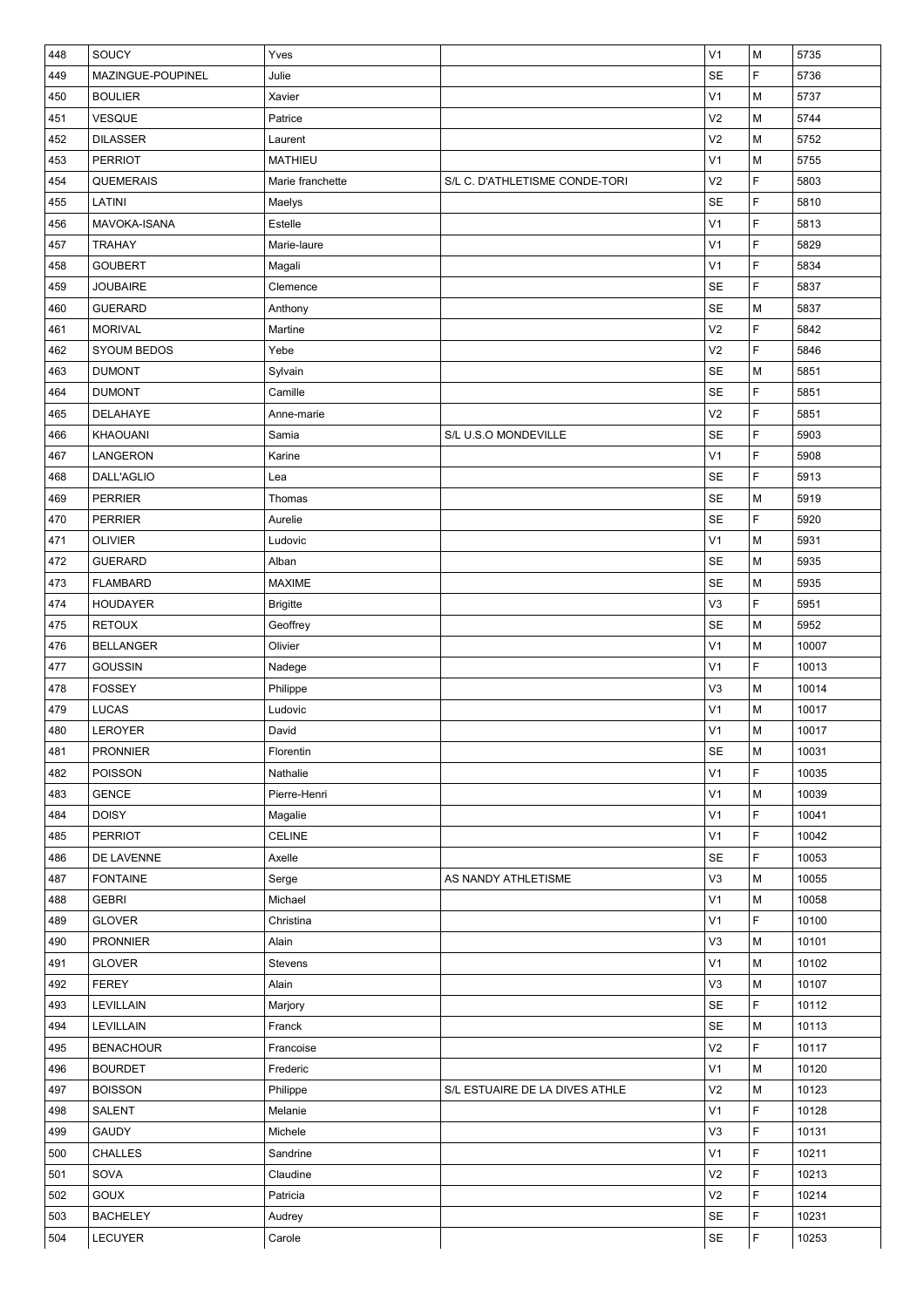| 505              | <b>ROUX</b>       | Philippe    |                              | V <sub>2</sub> | M    | 10258 |  |  |
|------------------|-------------------|-------------|------------------------------|----------------|------|-------|--|--|
| 506              | <b>CRUCHON</b>    | Elodie      | USC MEZIDON                  | <b>SE</b>      | F    | 10258 |  |  |
| 507              | <b>TAILLEUX</b>   | Raissa      |                              | V <sub>1</sub> | F    | 10306 |  |  |
| 508              | COUVIGNY          | Valerie     | USC MEZIDON                  | V <sub>1</sub> | F    | 10330 |  |  |
| 509              | <b>BERTRAND</b>   | Corentin    |                              | <b>SE</b>      | M    | 10341 |  |  |
| 510              | LEROYER           | Franck      |                              | V <sub>2</sub> | М    | 10344 |  |  |
| 511              | <b>GAUGLIN</b>    | Sylviane    |                              | V <sub>1</sub> | F    | 10344 |  |  |
| 512              | <b>KOSTRZEWA</b>  | Stephanie   |                              | SE             | F    | 10345 |  |  |
| 513              | LE SCOLAN         | Christelle  |                              | V <sub>1</sub> | F    | 10429 |  |  |
| 514              | CANU              | Sophie      | <b>USC MEZIDON</b>           | V <sub>1</sub> | F    | 10430 |  |  |
| 515              | <b>ROGUES</b>     | Bertrand    |                              | <b>SE</b>      | M    | 10504 |  |  |
| 516              | <b>JEANNE</b>     | Florence    |                              | SE             | F    | 10519 |  |  |
| 517              | <b>MICLOTTE</b>   | Maureen     |                              | SE             | F    | 10527 |  |  |
| 518              | MAISONNEUVE       | Mathilde    | Courseulles                  | SE             | F    | 10529 |  |  |
| 519              | <b>MILLET</b>     | Fabien      |                              | V <sub>1</sub> | M    | 10545 |  |  |
| 520              | <b>NISSE</b>      | Laurie      | USC MEZIDON                  | ES             | F    | 10600 |  |  |
| 521              | <b>CILIA</b>      | Amandine    |                              | <b>SE</b>      | F    | 10619 |  |  |
| 522              | <b>MANTOY</b>     | Xavier      |                              | V <sub>3</sub> | M    | 10723 |  |  |
| 523              | <b>LEGORJUS</b>   | Francoise   |                              | V <sub>2</sub> | F    | 10811 |  |  |
| 524              | <b>STARCK</b>     | Delphine    |                              | V <sub>1</sub> | F    | 10935 |  |  |
| 525              | VUILLEMIN         | Amelie      |                              | SE             | F    | 11139 |  |  |
| 526              | <b>STARCK</b>     | Jennifer    |                              | SE             | F    | 11530 |  |  |
| 527              | CASTEL            | Roselyne    |                              | V <sub>1</sub> | F    | 11608 |  |  |
| 528              | <b>GAUDY</b>      | Marine      |                              | SE             | F    | 11927 |  |  |
|                  |                   |             |                              |                |      |       |  |  |
| Résultats 5 km   |                   |             |                              |                |      |       |  |  |
| Place            | Nom               | Prénom      | équipe                       | Catégo         | Sexe | Perf  |  |  |
|                  |                   |             |                              | rie            |      |       |  |  |
| $\mathbf{1}$     | <b>POMMEREUL</b>  | <b>THEO</b> |                              | MI             | М    | 2217  |  |  |
| $\sqrt{2}$       | LE DLUZ           | Titouan     |                              | MI             | M    | 2323  |  |  |
| $\sqrt{3}$       | <b>GUERIN</b>     | Zoe         |                              | MI             | F    | 2341  |  |  |
| 4                | <b>BARBIER</b>    | Angel       |                              | MI             | М    | 2419  |  |  |
| $\overline{5}$   | <b>SALENT</b>     | Pauline     |                              | MI             | F    | 2553  |  |  |
| 6                | CHAUVEL           | Matteo      |                              | MI             | М    | 2553  |  |  |
| $\overline{7}$   | <b>BLANCHET</b>   | Clement     |                              | MI             | М    | 2642  |  |  |
| 8                | <b>JEAN</b>       | Clara       | USC MEZIDON                  | MI             | F    | 2727  |  |  |
| 9                | <b>VIRAY</b>      | Marie       | USC MEZIDON                  | MI             | F    | 2827  |  |  |
| 10               | <b>GARNIER</b>    | Lea         |                              | MI             | F    | 2854  |  |  |
| 11               | <b>GAIGNON</b>    | Hugo        | <b>USC MEZIDON</b>           | MI             | М    | 10643 |  |  |
| 12               | <b>CRUCHON</b>    | Rachel      | USC MEZIDON                  | MI             | F    | 10643 |  |  |
|                  |                   |             |                              |                |      |       |  |  |
|                  |                   |             |                              |                |      |       |  |  |
| <b>Benjamins</b> |                   |             |                              |                |      |       |  |  |
| Place            | Nom               | Prénom      | équipe                       | Catégo         | Sexe | Perf  |  |  |
|                  |                   |             |                              | rie            |      |       |  |  |
| $\mathbf{1}$     | <b>BOUVIER</b>    | Sam         | CAEN ATHLETIC CLUB*          | BE             | М    | 813   |  |  |
| $\sqrt{2}$       | LAILLE            | Benjamin    |                              | <b>BE</b>      | M    | 849   |  |  |
| 3                | VALABLE           | Alexandre   |                              | <b>BE</b>      | M    | 849   |  |  |
| $\overline{a}$   | SALENT            | Valentin    |                              | <b>BE</b>      | M    | 854   |  |  |
| $\,$ 5 $\,$      | <b>COLIBOEUF</b>  | Mael        |                              | BE             | M    | 919   |  |  |
| 6                | <b>DEPIN</b>      | Elsa        | S/L U.S.O MONDEVILLE         | <b>BE</b>      | F    | 920   |  |  |
| $\overline{7}$   | <b>MIGNON</b>     | Themis      |                              | <b>BE</b>      | М    | 940   |  |  |
| 8                | <b>STODEL</b>     | Ines        |                              | <b>BE</b>      | F    | 946   |  |  |
| 9                | <b>BOUHIER</b>    | Emmy        |                              | <b>BE</b>      | F    | 1005  |  |  |
| 10               | <b>TOURNILLON</b> | Vinciane    | S/L SC HEROUVILLE ATHLETISME | BE             | F    | 1008  |  |  |
| 11               | <b>GARNIER</b>    | Louise      |                              | <b>BE</b>      | F    | 1009  |  |  |
| 12               | LE MARREC         | Lucie       |                              | <b>BE</b>      | F    | 1020  |  |  |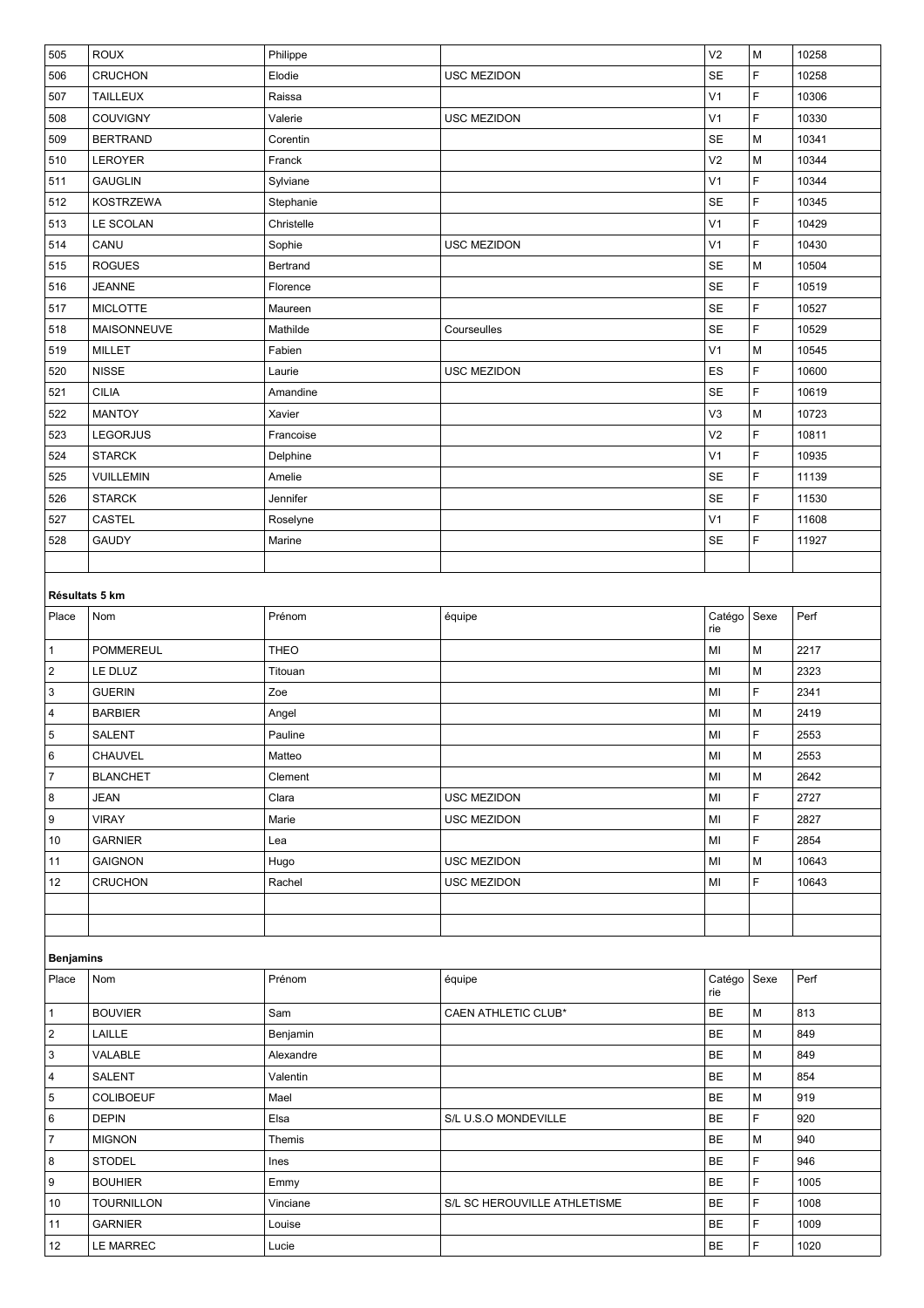| 13               | CANU                  | Manon           | USC MEZIDON                | <b>BE</b>      | F    | 1022 |
|------------------|-----------------------|-----------------|----------------------------|----------------|------|------|
| 14               | LE BENOIST            | <b>ALBANE</b>   |                            | BE             | F    | 1025 |
| 15               | <b>GUILLOUET</b>      | Ewenn           |                            | <b>BE</b>      | M    | 1027 |
| 16               | <b>DUVAL</b>          | Alix            |                            | BE             | F    | 1108 |
| 17               | <b>GRUCHY</b>         | <b>Baptiste</b> |                            | BE             | M    | 1110 |
| 18               | <b>RENARD</b>         | Ines            |                            | <b>BE</b>      | F    | 1114 |
| 19               | <b>HERINGUEZ</b>      | Sam             |                            | <b>BE</b>      | M    | 1135 |
| 20               | GOBE                  | Raphael         | CAEN ATHLETIC CLUB*        | <b>BE</b>      | M    | 1139 |
| 21               | <b>HIRARD</b>         | Emma            |                            | BE             | F    | 1203 |
| 22               | legros                | virgil          |                            | <b>BE</b>      | M    | 1255 |
| 23               | AUGIER-LHOMME         | Esther          |                            | BE             | F    | 1320 |
| 24               | <b>MIQUELOT</b>       | Raphael         | LES MOLLETS LYSTRIENS      | BE             | M    | 1609 |
|                  |                       |                 |                            |                |      |      |
|                  |                       |                 |                            |                |      |      |
|                  |                       |                 |                            |                |      |      |
| <b>Poussins</b>  |                       |                 |                            |                |      |      |
| Place            | Nom                   | Prénom          | équipe                     | Catégo<br>rie  | Sexe | Perf |
| $\mathbf{1}$     | <b>BLONDEL</b>        | Julot           |                            | PO             | M    | 552  |
| $\overline{2}$   | <b>HAMON</b>          | Oscar           |                            | V <sub>1</sub> | M    | 605  |
| 3                | PHILIPPE              | Yanis           |                            | PO             | M    | 605  |
| $\sqrt{4}$       | madelaine             | jules           |                            | PO             | M    | 606  |
| 5                | <b>ALLAVENA</b>       | Louka           |                            | PO             | M    | 641  |
| 6                | DENIEAULT             | Lily            |                            | W <sub>1</sub> | F    | 642  |
| $\overline{7}$   | AMAR                  | Camille         |                            | PO             | M    | 644  |
| 8                | <b>LEGRAS</b>         | Charles         |                            | PO             | M    | 647  |
| $\boldsymbol{9}$ | ANQUETIL              | Lony            |                            | A              | M    | 656  |
| 10               | LEGLINEL              | Nathan          |                            | А              | M    | 657  |
| 11               | <b>BAZIN</b>          | Axelle          |                            | PO             | F    | 704  |
| 12               | <b>BLARD DEMARQUE</b> | PAUL            |                            | PO             | M    | 704  |
| 13               | <b>COLIBOEUF</b>      | Axel            |                            | PO             | M    | 705  |
| 14               | CANU                  | Milan           | <b>USC MEZIDON</b>         | PO             | M    | 706  |
| 15               | CAGET                 | Hugo            | USC MEZIDON                | PO             | M    | 708  |
| 16               | CANU                  | Calvin          | USC MEZIDON                | PO             | M    | 717  |
| 17               | <b>MENARD</b>         | Amael           |                            | PO             | M    | 717  |
| 18               | <b>LEMIEGRE</b>       | Juliette        |                            | PO             | F    | 720  |
| 19               | <b>D IRLANDE</b>      | Lucy            |                            | PO             | F    | 726  |
| 20               | <b>PONCIN</b>         | <b>MARGAUX</b>  |                            | PO             | F    | 730  |
| 21               | <b>LOHIER</b>         | Noham           | <b>USC MEZIDON</b>         | PO             | М    | 734  |
| 22               | ALEXANDRE             | Lucien          |                            | PO             | M    | 736  |
| 23               | <b>DROUOT</b>         | Paul-olivier    |                            | А              | M    | 746  |
| 24               | <b>ANDREYITCH</b>     | Juliette        | CAEN ATHLETIC CLUB*        | W <sub>1</sub> | F    | 754  |
| 25               | <b>OLIVE</b>          | Simon           | <b>CAEN ATHLETIC CLUB*</b> | PO             | М    | 756  |
| 26               | <b>BENARD MAUGER</b>  | Zoe             |                            | PO             | F    | 757  |
| 27               | <b>DECOSTERE</b>      | Jules           |                            | PO             | M    | 758  |
| 28               | NOUZILLE              | Rose            |                            | PO             | F    | 816  |
| 29               | <b>MARIEY</b>         | Quentin         |                            | Α              | М    | 820  |
| 30               | <b>MARIE</b>          | Tristan         |                            | PO             | M    | 825  |
| 31               | VATEL                 | Beatrix         |                            | PO             | F    | 831  |
| 32               | <b>ROLLAND</b>        | Lisa            |                            | W <sub>1</sub> | F    | 832  |
| 33               | <b>SEVEC</b>          | Damiane         |                            | PO             | F    | 832  |
| 34               | TAUPIN (DROUOT)       | Julie           |                            | W <sub>1</sub> | F    | 833  |
| 35               | <b>CRUCHON</b>        | Theo            | USC MEZIDON                | PO             | M    | 850  |
| 36               | <b>PANNIER</b>        | LOUISE          |                            | PO             | F    | 851  |
| 37               | DE DOUVILLE           | <b>EMMA</b>     |                            | PO             | F    | 905  |
| 38               | <b>HAUSHALTER</b>     | Louison         |                            | PO             | M    | 925  |
| 39               | <b>HAVIN</b>          | Margaux         | USC MEZIDON                | PO             | F    | 934  |
| 40               | <b>BERNARD</b>        | Raphaele        |                            | PO             | F    | 1003 |